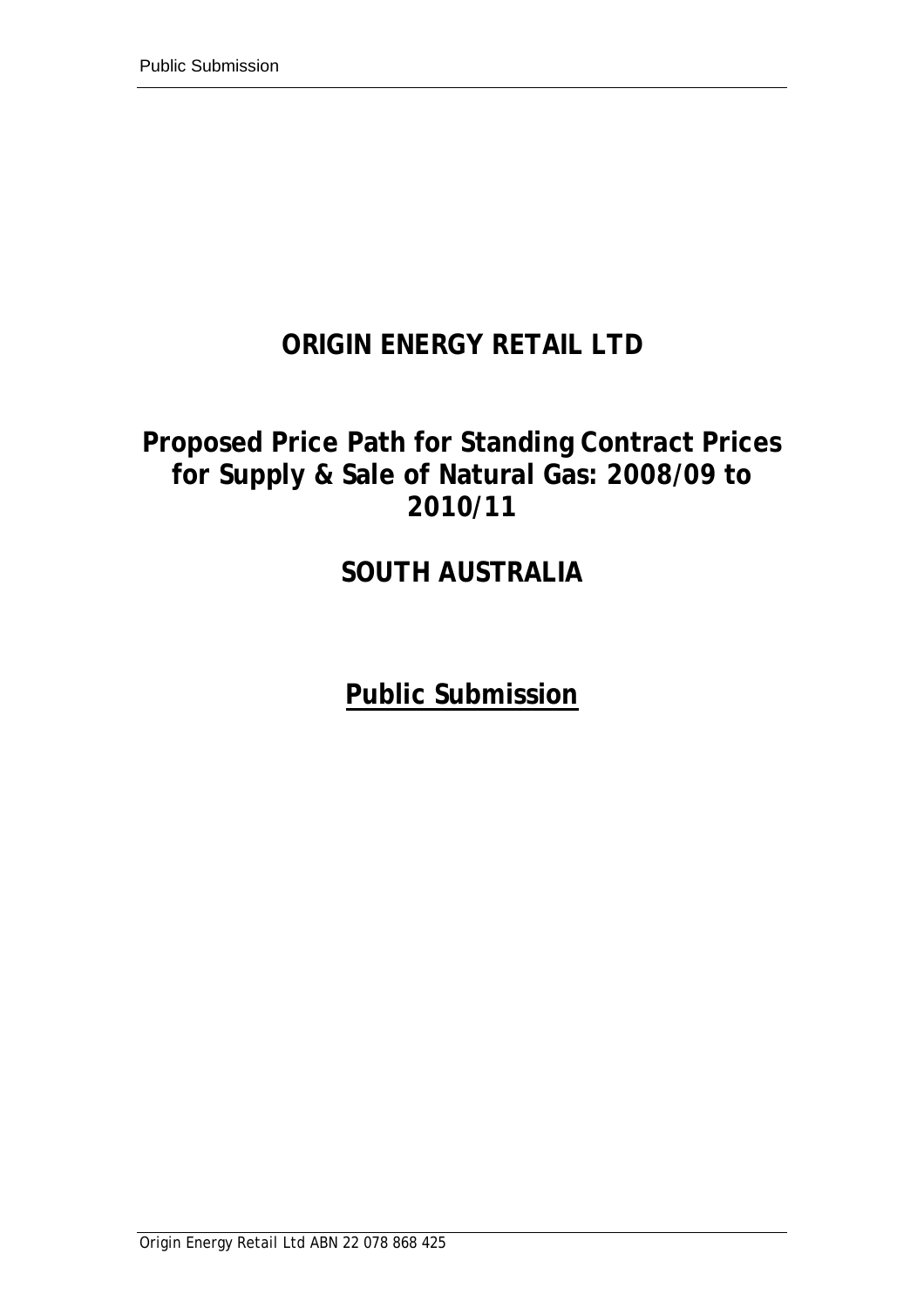## **CONTENTS**

| 1.  |                                                      |
|-----|------------------------------------------------------|
| 1.1 |                                                      |
| 1.2 |                                                      |
| 1.3 |                                                      |
| 1.4 |                                                      |
| 1.5 |                                                      |
| 2.  | BACKGROUND ON ORIGIN ENERGY AND THE SA GAS MARKET  8 |
| 2.1 |                                                      |
| 2.2 |                                                      |
| 2.3 |                                                      |
| 2.4 |                                                      |
| 3.  | SALE AND SUPPLY OF GAS UNDER STANDING CONTRACTS11    |
| 3.1 |                                                      |
| 3.2 |                                                      |
| 3.3 |                                                      |
| 4.  |                                                      |
| 4.1 |                                                      |
| 4.2 |                                                      |
| 5.  |                                                      |
| 5.1 |                                                      |
| 5.2 |                                                      |
| 5.3 |                                                      |
| 5.4 |                                                      |
| 5.5 |                                                      |
| 5.6 |                                                      |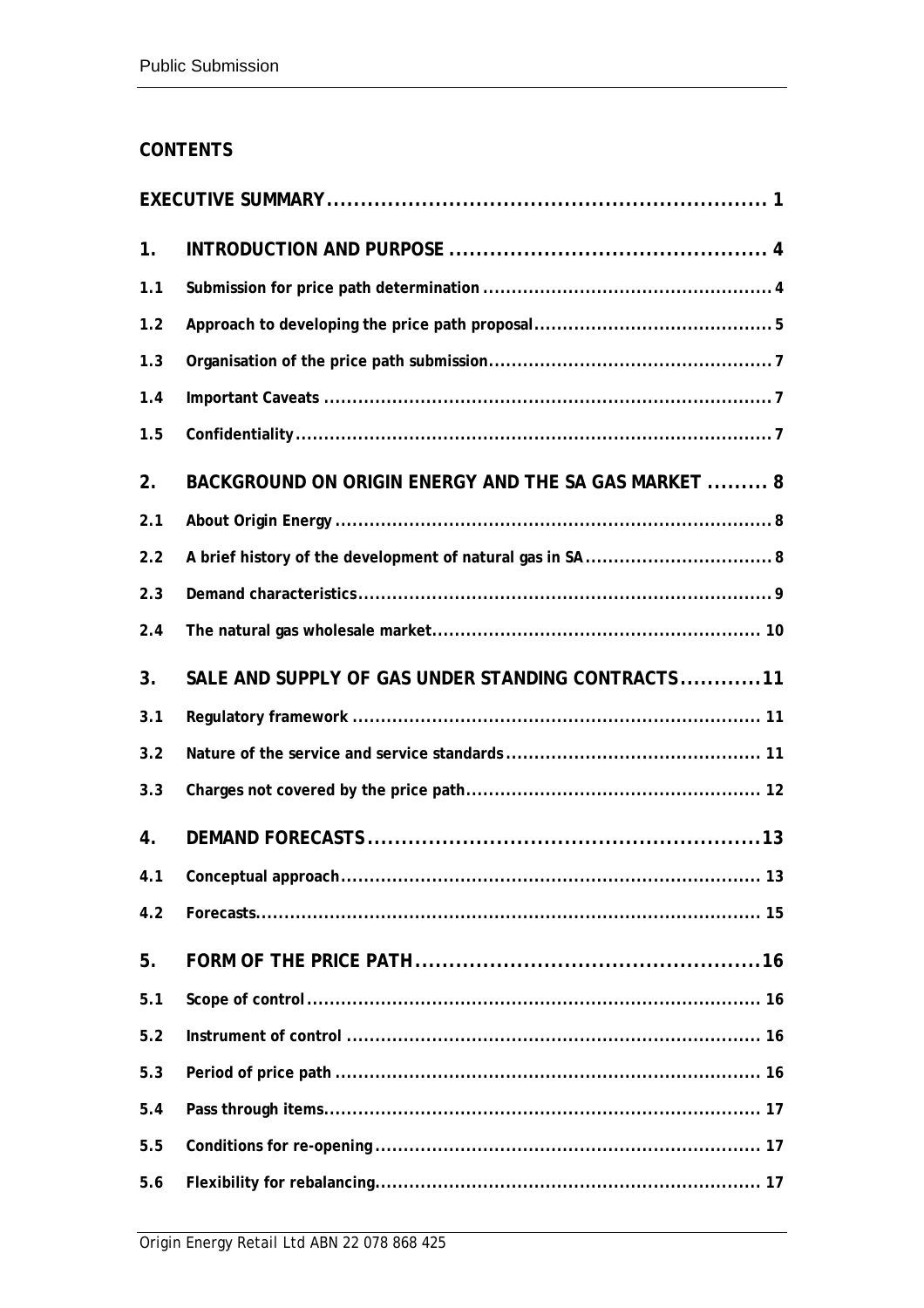| 6.             |                                                                               |  |
|----------------|-------------------------------------------------------------------------------|--|
| 6.1            |                                                                               |  |
| 6.2            |                                                                               |  |
| 6.3            |                                                                               |  |
| 6.4            |                                                                               |  |
| 6.5            |                                                                               |  |
| 7 <sub>1</sub> |                                                                               |  |
| 7.1            |                                                                               |  |
| 7.2            |                                                                               |  |
| 8.             |                                                                               |  |
| 9.             |                                                                               |  |
| 9.1            | History of tariff restructuring for gas sale and supply to small customers 28 |  |
| 9.2            |                                                                               |  |
| 9.3            |                                                                               |  |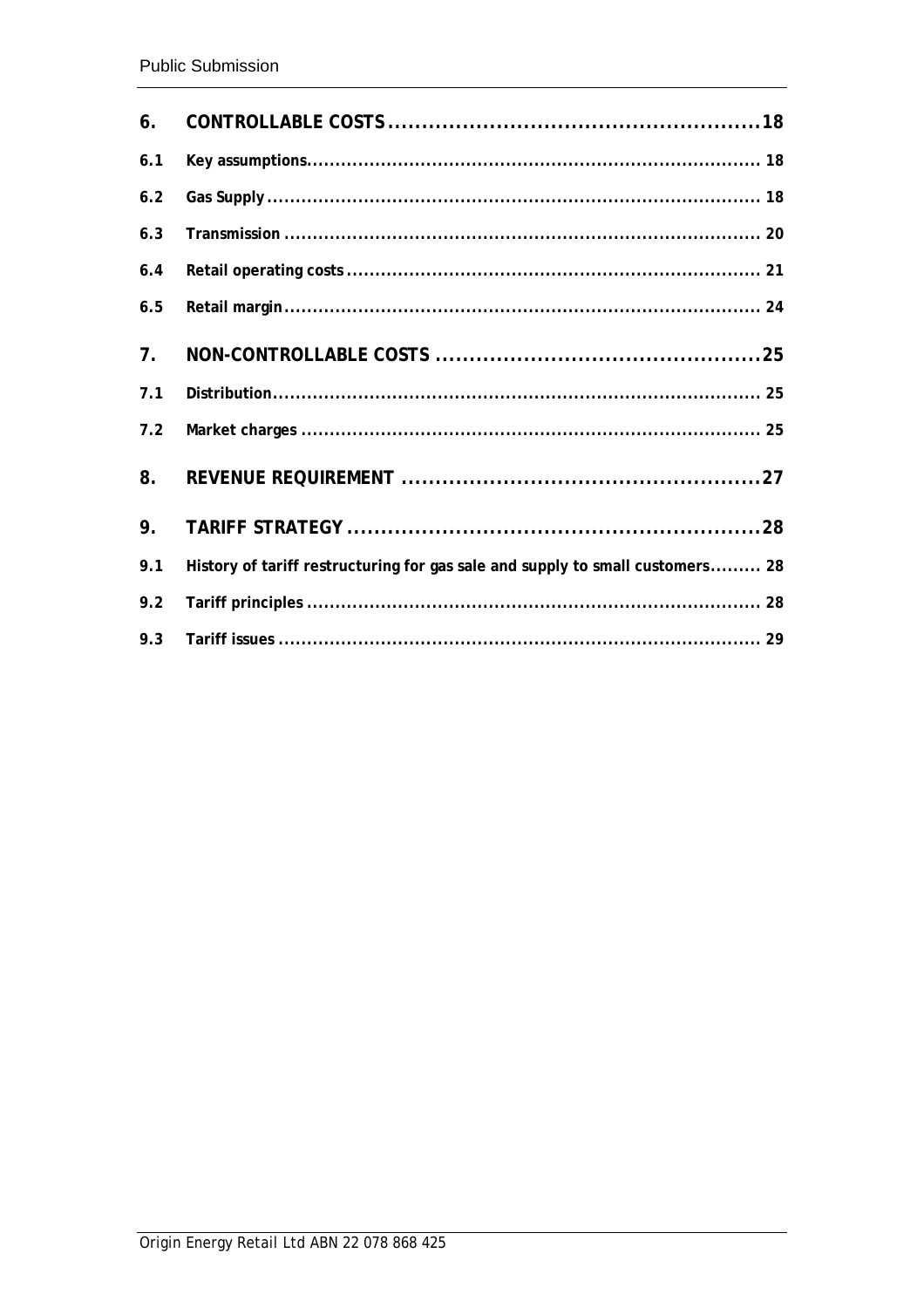## <span id="page-3-0"></span>**Executive Summary**

For the purposes of section 34A(4a)(d)(ii) of the *Gas Act 1997* (the Act), Origin Energy Retail Ltd (ABN 22 078 868 425) ("Origin") has submitted a proposal to the Essential Services Commission of South Australia (the "Commission") for the determination of prices for the sale and supply of natural gas to standing contract gas residential and small business customers in South Australia.

Origin made a confidential submission on the 19 November 2007 and this public submission contains all relevant information for the review of stakeholders' apart from some confidential or commercially sensitive data. Although these specific figures have been removed from this submission, Origin has provided detailed explanation of the inputs and influences upon which Origin's price path proposal have been based and it will still allow stakeholders to make valuable contributions to the consultation process.

Origin has applied for a 3 year price path determination from 2008/09 to 2010/11, the minimum period of a determination under section 34A (4a), and relates to small customers (annual consumption of less than 1 terajoule per year, as defined in the *Gas Regulations 1997*).

In developing this submission, Origin has considered the factors the Commission must take account of in making its determination to balance the interests of consumers and the industry. These are encapsulated in the primary objective under section 6 of the *Essential Services Commission* Act 2002 (the "ESC Act"):

"protection of the long term interests of South Australian consumers with respect to the price, quality of and reliability of essential services";

and include the promotion of competitive markets, providing for an appropriate return to the regulated entity and ensuring there are sufficient incentives for investment in consumers' long term requirements.

The Commission's current 3-year determination on gas prices for standing contract customers (2005/06 to 2007/08) consists of the following steps:

- 1. Setting an average retailer revenue (\$/gigajoule) for residential and small business standing contract customers for each year of the price path;
- 2. Allowing a direct pass through of the non-controllable costs (largely network cost) each year;
- 3. Approving each year:
	- o a set of retailer tariffs that recover the approved average retailer revenue in total, and
	- o a set of standing contract prices that are built up from the retailer tariffs and the non-controllable costs for that year.

In setting the average retailer revenue under Step 1 above, the Commission established 3-year cost paths for Origin's "controllable" costs. These controllable costs included the wholesale costs of gas and transmission, retail operating costs and retail costs associated with the establishment and management of contestability ("FRC" costs). The Commission also included an allowance for retail margin of 10 per cent on these controllable costs.

Origin supports the continuation of this approach for the next 3-year price path period. Therefore, this submission focuses on establishing the average retailer revenue for residential and small business standing contract customers required to recover the forecast controllable costs and return an acceptable commercial margin on these costs.

The retailer tariffs for a particular customer segment and pricing zone will be calculated by Origin to ensure compliance with the average revenue control and with any rebalancing constraints. In this submission, Origin has only provided indicative retailer tariffs and

 $\frac{1}{1}$  See for instance, Essential Services Commission of South Australia; *2007 Review of Retail Electricity Price Path: Draft Inquiry Report & Price Determination*, 2007, p.26.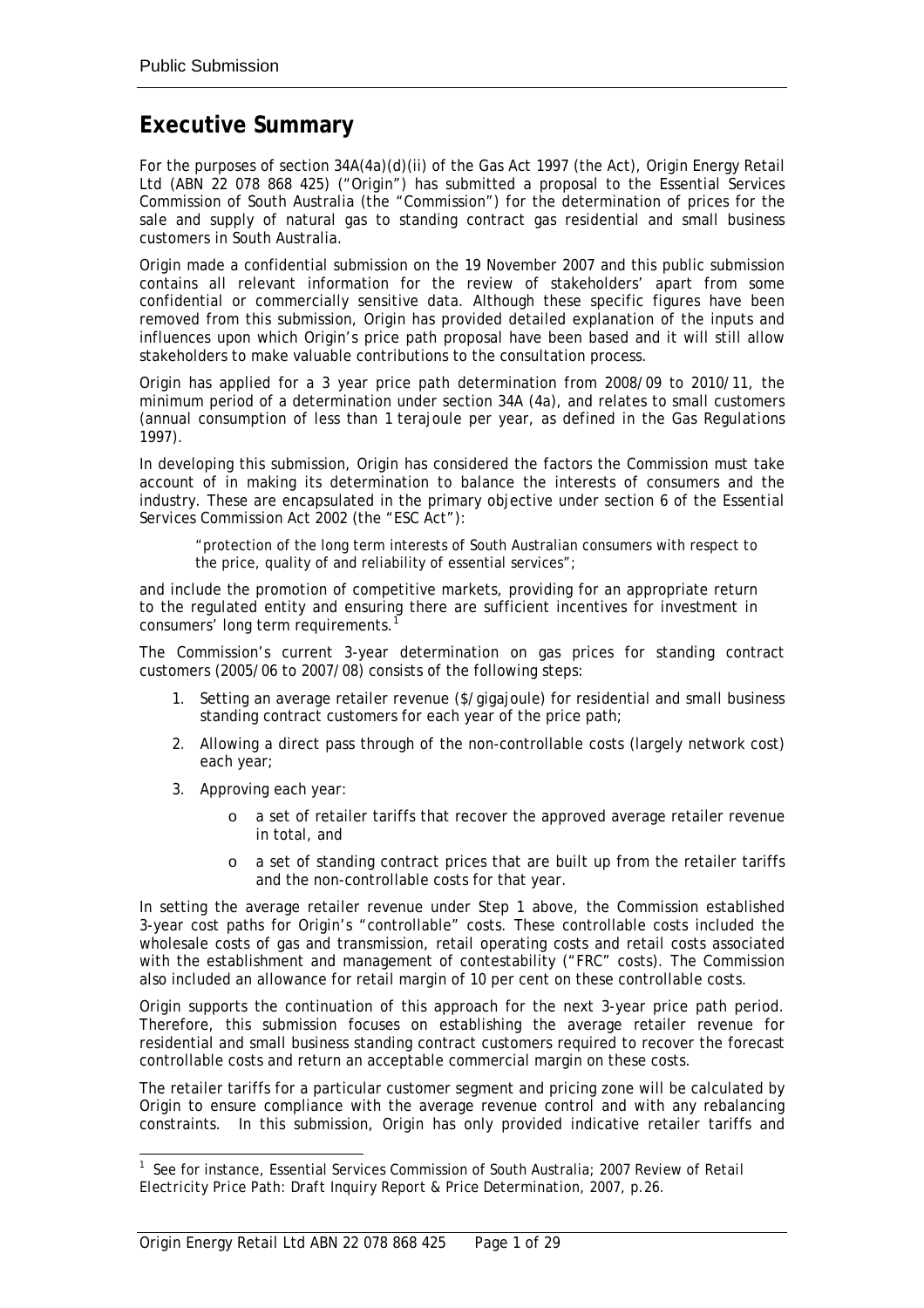standing contract prices for 2008/09 by market segment and pricing zone. The final retailer tariffs and standing contract prices for 2008/09 will be submitted in June 2008 for approval by the Commission as consistent with their Final Determination.

#### Average Retailer Revenue:

The starting point for Origin's submission on average retailer revenue is the customer number and demand forecast for residential and small business customers for each year (2008/09 – 2010/11). Annual churn rates from standing contracts are continuing at higher rates than previously forecast as customers take up market contracts with Origin and other retailers.

Based on new demand forecasts and the forecast cost inputs in this submission, Origin proposes two average retailer revenue price paths for the residential and small business standing contract customers respectively as set out in Table A.1

|         | <b>Residential Segment</b> |          | <b>Small Business Segment</b> |          |
|---------|----------------------------|----------|-------------------------------|----------|
|         | $\frac{$}{GJ}$ (\$2008/09) | % change | \$/GJ (\$2008/09)             | % change |
| 2008/09 | \$11.85                    | 9.3%     | \$6.89                        | 14.9%    |
| 2009/10 | \$12.04                    | 1.6%     | \$6.94                        | 0.7%     |
| 2010/11 | \$12.30                    | 2.2%     | \$7.05                        | 1.6%     |

**Table A.1:** Proposed Changes in Average Retailer Revenue (Real \$/GJ, GST exc)

The proposed percentage increases in average revenue are relative to the average retailer revenue in 2007/08 calculated on the 2007/08 retailer tariffs and adjusted to account for the changes in standing contract customer base compared to the previous forecasts. It is the adjusted revenue that provides the appropriate base for calculating future revenue requirements.

The key drivers of the percentage increases in the average revenue requirement between 2007/08 and 2008/09 relate to:

- (i) increases in the costs components detailed in section  $6$  ; and
- (ii) an adjustment for under-recovery of a number of thse costs in 2007/08. Origin has not sought recovery of the additional costs incurred in 2007/08 (with the exception of FRC capital costs), rather, the revised costs feed into the 2008/09 cost base. This does create a greater impact in terms of the percentage change in the transition from the 2007/08 determination to the new 2008/09 cost base. The impact in later years is much less.

However in 2009/10 and 2010/11, Origin is only proposing small real increases in retail tariffs. These small changes are largely the result of continued real increases in the cost of gas and the effects of customer churn on Origin's retail operating costs per customer. Other costs remain reasonably constant in real terms across these years.

#### Standing Contract Prices:

Given the proposed increases in retailer tariffs set out in Table A.1 above, and assuming that non-controllable costs increase each year in accordance with the current Access Arrangement (CPI + 0.2%), standing contract prices would be expected to increase as set out in Table A.2 (subject to the actual changes in non-controllable costs and treatment of the Retail Market Company ("REMCo") charges.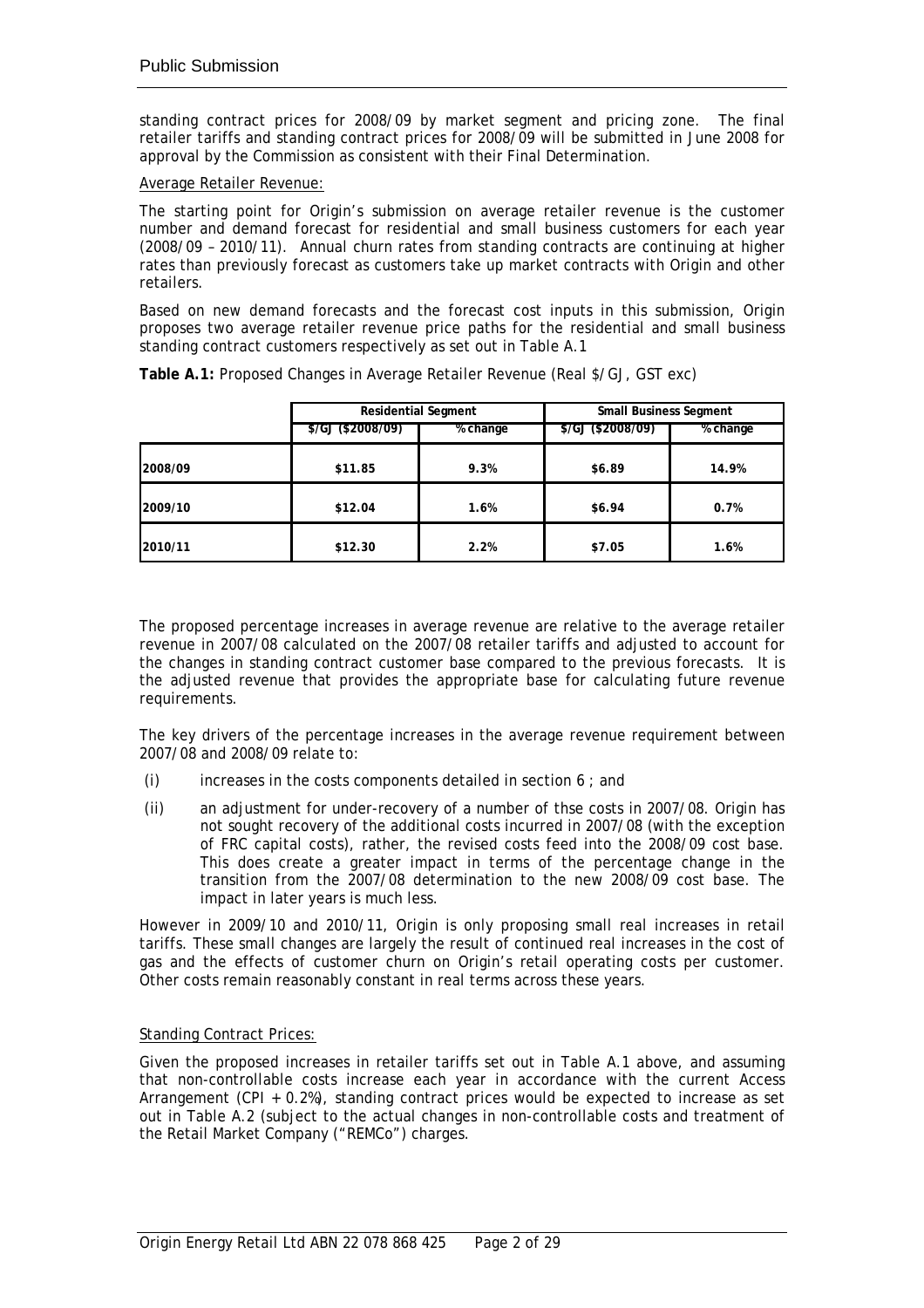|         | Residential<br>Segment | <b>Small Business</b><br>Segment |
|---------|------------------------|----------------------------------|
|         | % change               | % change                         |
| 2008/09 | 4.6%                   | 6.6%                             |
| 2009/10 | 0.9%                   | 0.5%                             |
| 2010/11 | 1.2%                   | 0.9%                             |

**Table A.2:** Forecast Real Price Increases in Standing Contract Prices

Note: Does not include adjustments for the treatment of REMCo charges.

#### In summary:

Origin has proposed to the Commission a 3-year price path for average retailer revenue for residential and small business standing contract customers that, while built on the same elements as the previous determination, reflect most particularly:

- increases to wellhead gas costs including MDQ driven by new contract prices and the rapidly changing supply/demand balance in the south-eastern gas market;
- increases to retail operating costs and the extension of the FRC capital cost recovery period, in both instances reflecting the high churn rates;
- increases in the retail margin in recognition of the ongoing working capital impacts of the unique gas network payment arrangements and of the substantial wholesale risks and forecast error risks; and
- the under-recovery of costs in 2007/08, which together with the demand forecast errors in 2007/08, drive additional adjustments to the average revenue requirement in 2008/09.

The proposed retailer average revenue increases, however, stabilise in future years. As a result, while customers are expected to see changes of the order of six percent real in 2008/09 in their standing contract prices, future years are more in line with the current regulatory determination.

Finally, Origin notes that the current submission highlights the real risks of adopting a relatively rigid 3-year price path, particularly given the extent of forecast error revealed under the current determination. While Origin recognises that the Commission is constrained by the legislative framework, we will be proposing a shorter determination period to the relevant Minister for his consideration.

In Origin's view, a shorter determination period will also be consistent with the likely findings of the AEMC FRC effectiveness review programme which will investigate the level of competition in South Australia in 2008.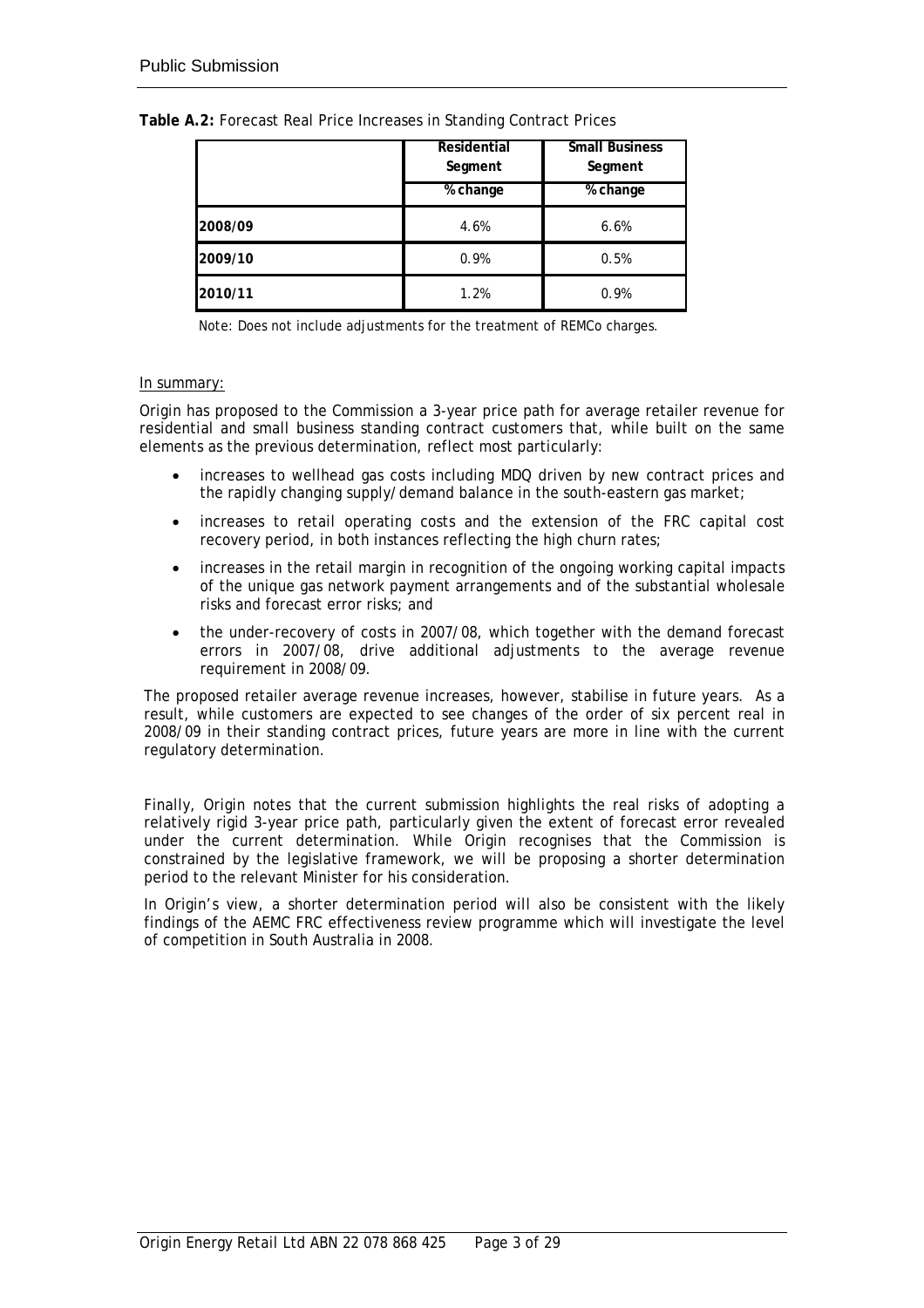## <span id="page-6-0"></span>**1. Introduction and purpose**

## **1.1 Submission for price path determination**

For the purposes of section 34A(4a)(d)(ii) of the *Gas Act 1997* (the Act), Origin Energy Retail Ltd (ABN 22 078 868 425) has requested the Essential Services Commission of South Australia (the Commission) determine the average retail revenue component of the South Australian standing contract prices for the sale and supply of natural gas in accordance with its price path proposal.

The Origin price path proposal was provided to the Commission in a Confidential Submission on the 19 November 2007 and this public submission is essentially the same document, however, certain information has been omitted because of its confidential or commercially sensitive nature. Origin has provided detailed explanation of the inputs on which Origin's price path proposal have been based within this submission and it will allow stakeholders to understand the reasons for Origin's proposal.

Origin requests that the Commission continue with its current approach of adopting separate average retailer revenue controls, applied on a dollar per gigajoule ("\$/GJ") basis, for each of the residential and small business ("SME") customer categories. The period of the determination requested is three years, from 1 July 2008 to 30 June 2011 and is in respect of small customers (annual consumption of less than 1 terajoule per year, as defined in the *Gas Regulations 1997*).

The average retailer revenue components for each year in the current determination period were set by the Commission in June 2005 with effect from 1 July 2005<sup>2</sup>[,](#page-6-1) and were designed to apply up to 30 June 2008. Subsequently, the Commission approved the 2005/06 standing contract prices that were based on delivering the allowed average retailer revenue and a pass through of the approved network charges and other non-controllable costs. The standing contract price for the remaining years of the price path consisted of tariffs that recovered the approved retailer tariff component for that financial year plus the relevant published network charges, and other regulated market charges, for that particular year.

As set out in section 1.2 below, Origin proposes to continue this approach in the next determination period. Proposed changes in average retailer average revenue will therefore be based on forecast changes in controllable costs. In addition, a key issue facing Origin in developing this proposal, particularly with respect to proposed increases in average retailer revenue and tariffs between 2007/08 and 2008/09, are the variations in the following factors:

- (i) variations between the forecast customer numbers and demand in the current determination for 2007/08 and the actual 2007/08 standing contract customers and their gas demand;
- (ii) variations in average retailer revenue in the base year 2007/08 based on the changes in customer numbers and demand and the resulting modelling changes; and
- (iii) variations between the "allowed" costs for 2007/08 under the previous determination and the actual costs for 2007/08.

With respect to variations between 2007/08 actual costs and the costs approved in the previous determination, Origin has not to date sought recovery of these additional costs under either the pass through provisions in Chapter 4 of Part B of the first Determination or under the "special circumstances" provisions of the Gas Supply Act. Nor does Origin propose to include any retrospective adjustment of the under-recovery within this current submission - with the notable exception of FRC capital costs that were not recovered (see section 6). Instead, Origin has focussed on identifying these key variations and ensuring that the average revenue and retailer tariffs in the next determination period appropriately reflect these changes. However, there will be an impact on percentage increases in

<span id="page-6-1"></span> $\frac{1}{2}$  Essential Services Commission of South Australia, *Gas Standing Contract Price Path, Final Inquiry Report and Final Price Determination,* June 2005.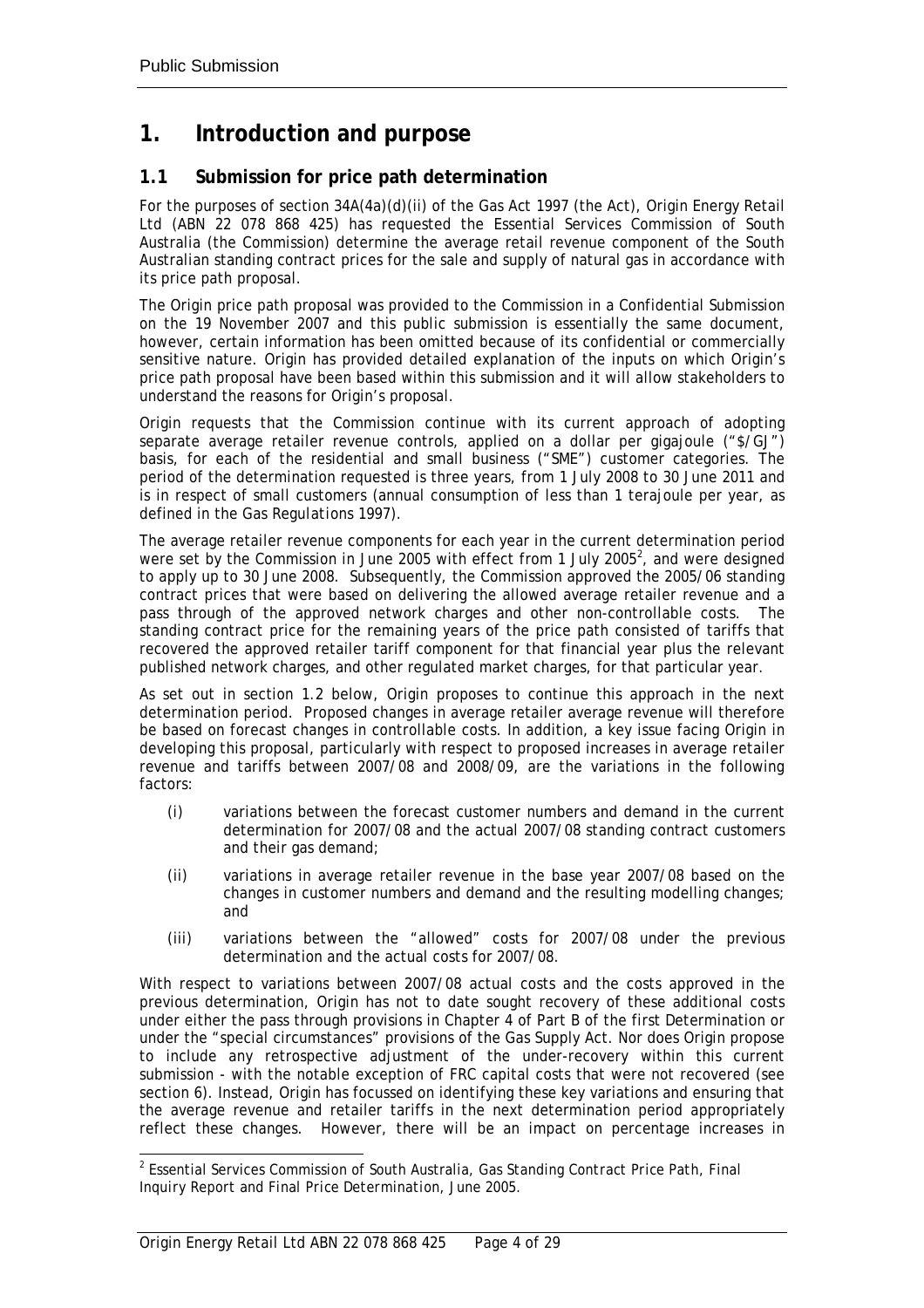<span id="page-7-0"></span>average retailer revenue in the transition from the last year of the current determination (2007/08) to the first year of the next determination period (2008/09).

Please note that all prices and costs quoted in this submission are exclusive of GST.

## **1.2 Approach to developing the price path proposal**

Origin's submission was prepared with regard to the objectives of gas industry regulation, as set out in the Act, together with the objectives set for the Commission under the *Essential Services Commission Act* 2002 and the factors that the Commission is required to have regard to in making a price determination under that Act.

Origin has sought to protect the long term interests of South Australian consumers by proposing a price path that reflects the underlying costs of selling and supplying gas to small customers given a competitive wholesale market for gas. The proposal results in outcomes that are fair and reasonable at an individual customer level while preserving the viability of supply to small customers in the face of constrained supply and growing demand for gas across the whole south-eastern gas market, largely driven by electricity generation. These trends are expected to continue through the determination, along with the increasing interdependence of gas markets, creating a great deal of uncertainty about future gas costs particularly out to 2010/11.

The proposed average revenue price path applies only to Origin's standing contract customers and excludes Origin's market contract customers. It is important to note that the number of customers on gas standing contracts is rapidly declining as customers move to market contracts with Origin and other gas retailers. This rate of decline in customers relying on standing contracts has been maintained since the commencement of FRC. This factor has, in turn, influenced Origin's approach to the current forecasts of gas customer numbers and gas consumption.

It highlights the difficulty facing all parties in imposing a 3-year price path based around an average retailer revenue approach. Nevertheless, for the purposes of this submission, Origin has constructed the proposed price path using the process set out in Figure 1.1 including:

• Demand forecasts: Separate demand forecasts are built up for each customer segment and geographical region. For each of these segments the demand forecast is a function of both forecast customer numbers and forecast gas consumption.

Historical churn rates were applied to July 2007 actual customer numbers to derive annual forecast customer numbers on standing contracts. A separate analysis of customer billing data from standing contract customers, taken across the whole year, was undertaken to derive annual forecast consumption and allocate this consumption to the retail tariff bands.

- Cost building block approach: after forecasting standing contract demand for 2008/09 to 2010/11, the associated retailer revenue and average revenue per gigajoule requirement for each year is calculated by adding up forecasts for all controllable cost components that form part of the retailer tariff. These include wellhead gas prices, transmission charges, retail operating costs, recoverable retail FRC costs and retail margin on controllable costs.
- Tariff strategy: to recover the average revenue requirement defined by the building block methodology, a tariff strategy is formulated to guide the setting of retailer tariffs given relevant tariff principles (such as cost reflectivity) and the design of current (2007/08) tariffs.

In the Confidential Submission, Origin has put forward indicative retailer tariffs and standing contract prices for 2008/09 to provide guidance to the Commission on the possible impacts on standing contract customers of the proposed changes. Final prices will be agreed with the Commission around June 2008.

• Form of the price path: as noted above, the form of the price path takes account of the distinction between controllable and non-controllable costs, and also specifies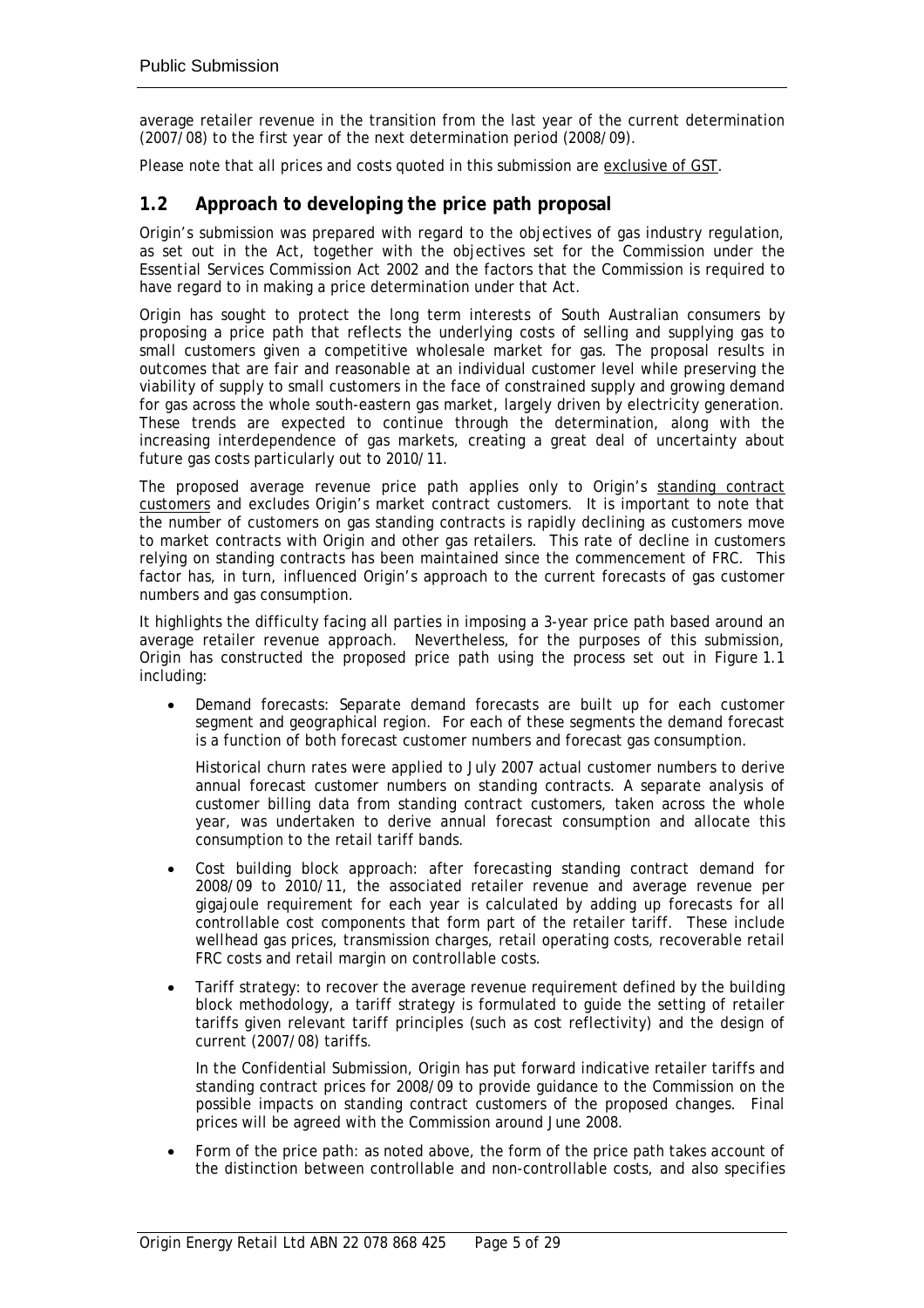the instrument of control, conditions for re-opening, pass-through items and need for ongoing flexibility in rebalancing.

• Proposed price path: the proposed price path combines the form for the price path with the tariff strategy necessary to achieve the average retailer revenue requirement within acceptable customer impact limits.

**Figure 1.1:** Approach to developing the proposed price path for average retailer revenue and retailer tariffs.



Source: Origin Energy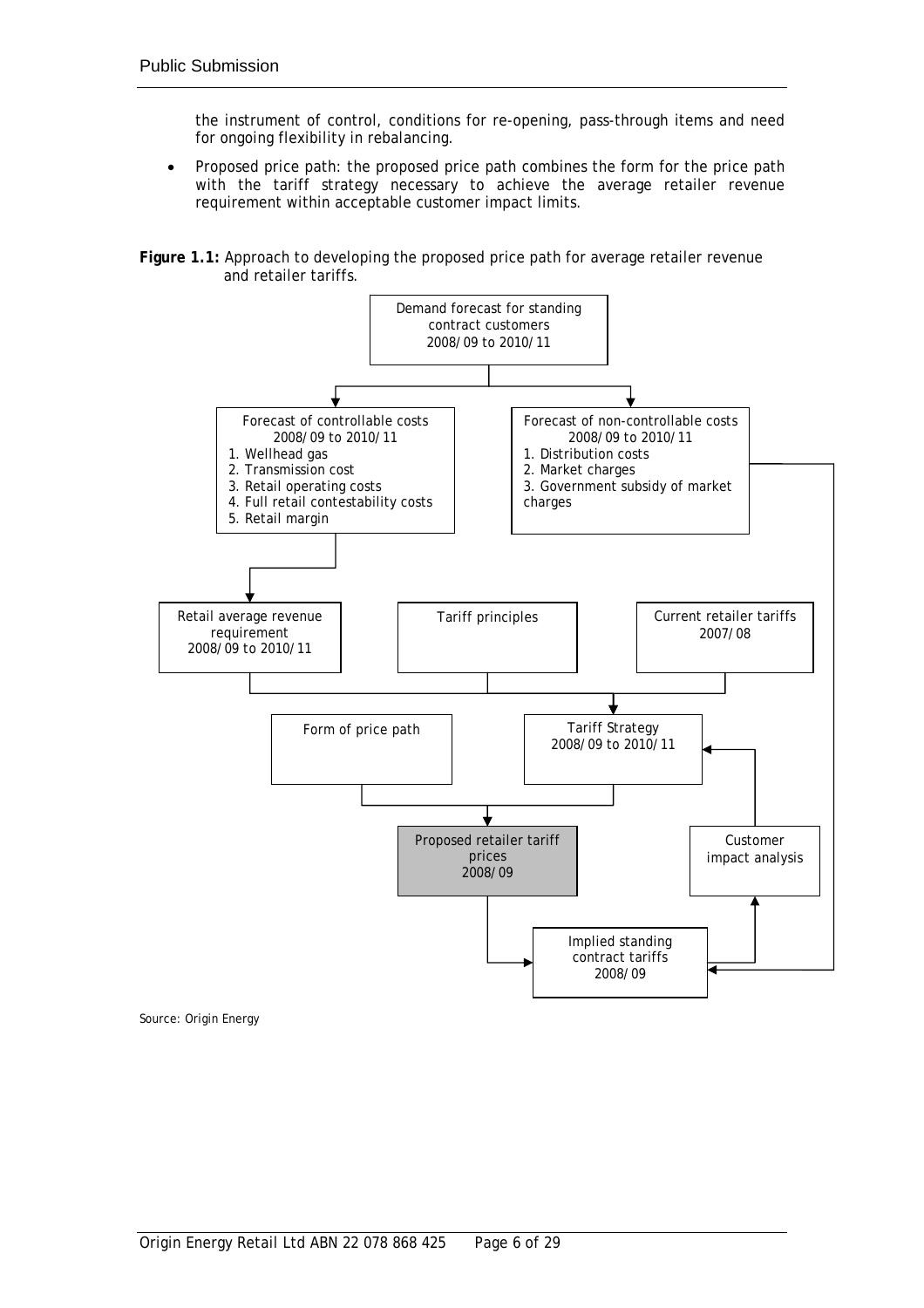## <span id="page-9-0"></span>**1.3 Organisation of the price path submission**

The structure of this submission addresses the approach of Figure 1.1 including:

- a background on Origin Energy, the SA gas market and the sale and supply of gas under standing and default contracts — sections 2 and 3;
- demand forecasts for standing contract customers over the period  $-$  section 4;
- a discussion of the appropriate form of the price path  $-$  section 5;
- an item by item justification of controllable costs  $-$  section 6;
- an identification of non-controllable cost items and likely movements  $-$  section 7;
- a summary of Origin's retailer revenue requirement  $-$  section 8; and
- a discussion of Origin's tariff strategy for 2008/09 to 20010/11 section 9.

### **1.4 Important Caveats**

Origin's proposal is subject to a number of important caveats which may lead to some further amendments to Origin's proposed retailer tariffs. They are as follows:

- I. The treatment of the annual per customer charges of the Retail Market Company ("REMCo") given that the current subsidies will be removed from 2008/09; and
- II. Substitution of forecast CPI figures with actual CPI figures which, in turn, will flow through to the relevant costs and revenue.

## **1.5 Confidentiality**

Origin has lodged two versions of its Submission with the Commission, this public version and a confidential version. Origin is working with the Commission to ensure the protection of all confidential information in accordance with the legislations and Origin's obligations to our various counterparties under our commercial contracts.

Nonetheless, Origin is sympathetic to the views of public stakeholders regarding the difficulty of commenting on pricing proposals in the absence of detailed information. To address this problem, in this public version of the submission, Origin has sought to explain qualitatively, where it cannot do so quantitatively for reasons of commercial confidentiality, how the various components of the proposed price path are forecast.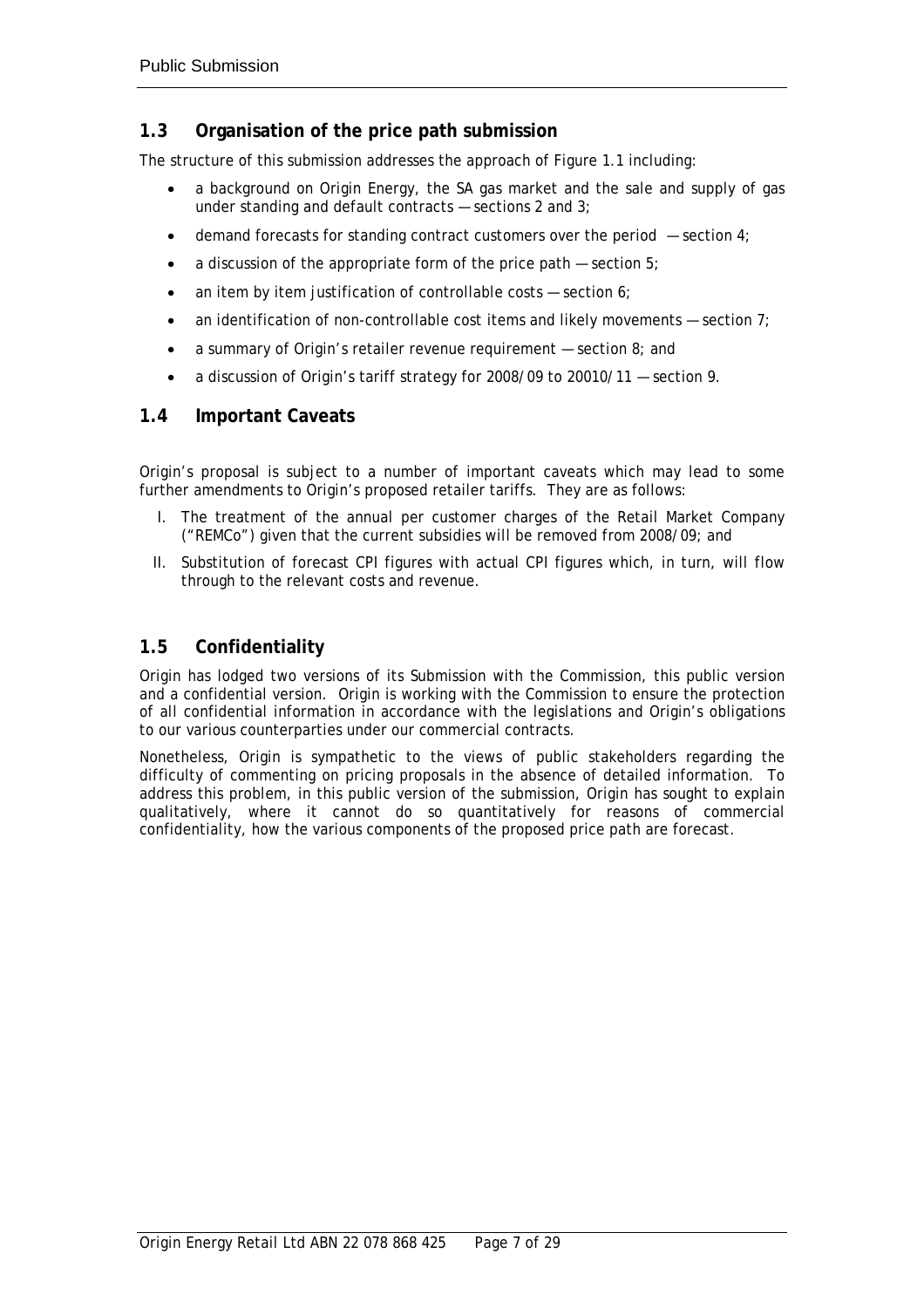## <span id="page-10-0"></span>**2. Background on Origin Energy and the SA gas market**

## **2.1 About Origin Energy**

Origin is a leading Australian energy company that supplies natural gas, electricity and liquid petroleum gas (LPG) to business and residential customers in Australia, New Zealand and the Pacific region. Origin is a participant in most segments of the energy supply chain including exploration and production, power generation and energy retailing and trading. Origin has more than 140 years experience of meeting the energy needs of Australians. Origin sold approximately 125 PJe of energy to customers in 2006/07.

On 2 July 2007, Origin completed the sale of its Network businesses, including all interests in Envestra and in the SEA Gas Pipeline, to the APA Group. Following the sale, Origin's interests in the gas market in South Australia is now solely focused on gas retailing and some interests in gas production.

In addition to its South Australian gas retail business, Origin is a participant in the electricity retail market and has invested in a number of generators in South Australia. Origin is joint owner of the Osborne generation station (180MW) and has full ownership of Ladbroke (80MW) and Quarantine (95MW) generation stations. In May 2007, Origin announced that it was planning to expand the open cycle gas-fired Quarantine station with the construction of a new 120 MW peaking power generator. The expansion will be supplied with natural gas through the SEA Gas Pipeline and will provide additional peaking capacity that will add to the security of electricity supplies in South Australia while limiting growth in greenhouse gas emissions. The additional generation capacity is expected to come on line in time for summer 2008/09.

## **2.2 A brief history of the development of natural gas in SA[3](#page-10-1)**

The South Australian Gas Company (SAGASCO) was incorporated in 1861, over 140 years ago, initially as a distributor of coal, then of LP gas. Following the discovery of natural gas in the Cooper/Eromanga Basin SAGASCO entered a supply and purchase agreement with the Cooper Basin Producers in 1966. However, it was the subsequent growth in demand for natural gas for electricity generation that made the development of the gas fields and the construction of the Moomba to Adelaide pipeline economically viable. Electricity generation now accounts for some 47 per cent of gas use in the State, a trend that might be expected to increase under any emissions trading scheme.

The first natural gas was supplied to Adelaide in November 1969 and during the 1970s natural gas became the major source of energy for the State's industries. Wider distribution of natural gas to regional centres developed during the following two decades. Origin's predecessor, Boral Energy, purchased the SAGASCO company from the South Australian Government in 1993.

In addition to the Cooper Basin, South Australia now has access to natural gas from Victoria. The new source of gas supply from Victoria adds significantly to the security of gas supply to South Australia. However, it also demonstrates the increasing integration of the gas market, a factor that provides for greater competition between buyers in times of scarce supply such as the peak winter period. With the predicted decline in supplies from Cooper/Eromanga Basin, competition for gas supplies, particularly peak gas supplies, is becoming an increasingly important consideration to retailers and their customers alike. For example, the most recent ABARE projections for natural gas production states<sup>4</sup>[:](#page-10-2)

Production from the Cooper Eromanga basin was 254 petajoules in 2004-05 and is projected to decline to 183 petajoules in 2011-12. After this, production from Cooper Eromanga is projected to decline sharply for the rest of the outlook period, averaging a rate of decline of over 17 per cent a year.

<span id="page-10-1"></span><sup>&</sup>lt;sup>2</sup><br>3 Factual information includes information available in the Energy South Australia web-site: <http://dtei.sa.gov.au/energy/index.html> <sup>4</sup>

<span id="page-10-2"></span><sup>&</sup>lt;sup>4</sup> ABARE Research Report 06.26: Aus*tralian energy national and state projections to 2029-30,* page 41.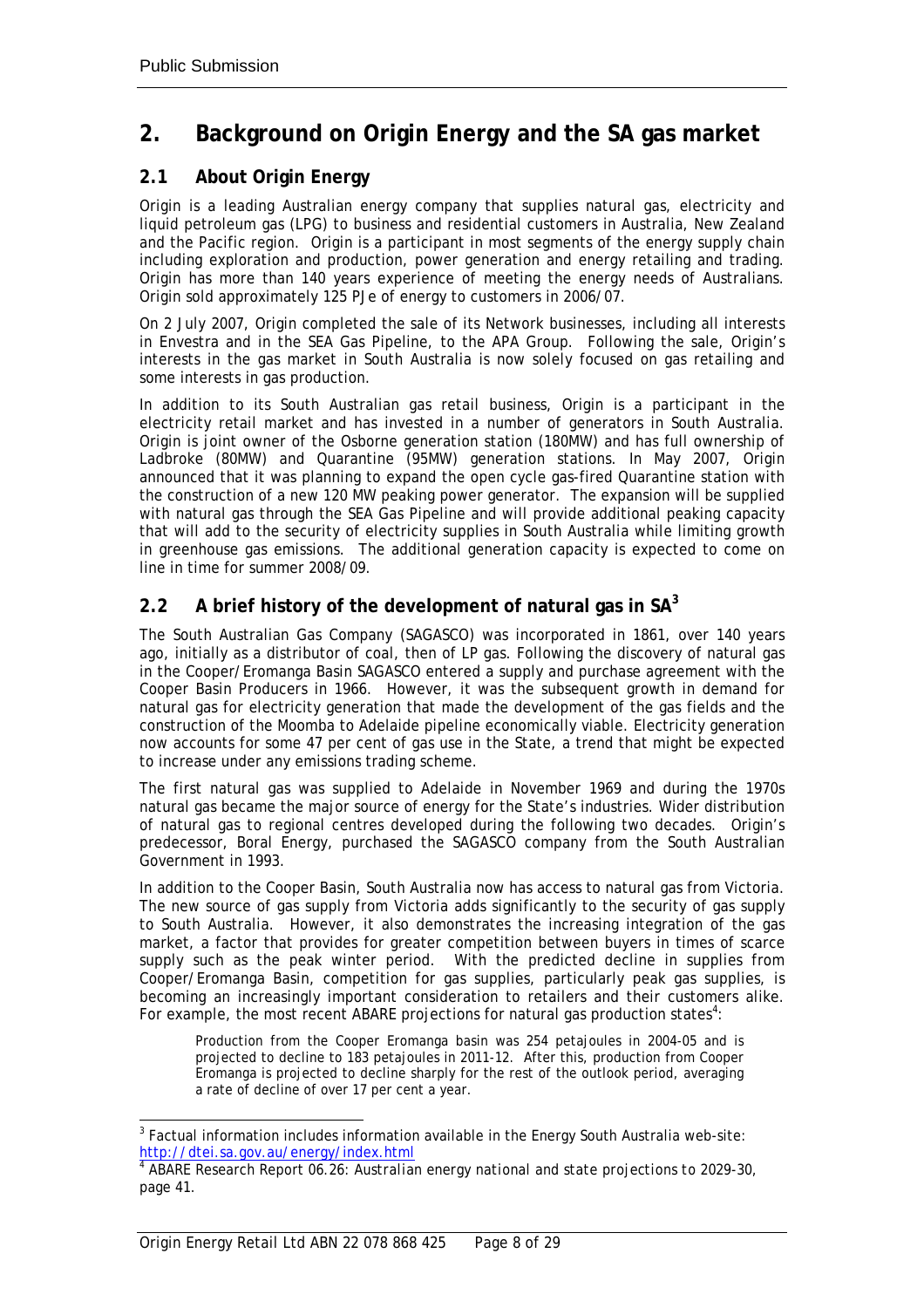<span id="page-11-0"></span>While Victorian sources will continue at current production levels beyond that date, there will nevertheless be increasing pressure towards interstate movements of gas linking back, for instance, to the coal seam methane fields in Queensland with Moomba perhaps emerging as a hub. Figure 2.1 illustrates this interconnectivity.



**Figure 2.1:** Current gas sources, transmission network and major delivery points

Source: Origin Energy. Note, Mount Gambier is now connected directly to the SEA Gas pipeline.

## **2.3 Demand characteristics**

### *2.3.1 Annual consumption*

As is shown in Figure 2.2, electricity generation and industrial businesses (ie mining, manufacturing and construction) are the dominant users of natural gas in South Australia, forecast to be around 47 per cent and 42 per cent respectively in 2007. Residential and small business users have not typically been large consumers of gas in South Australia. ABARE data further forecasts that gas consumption will continue to grow on a similar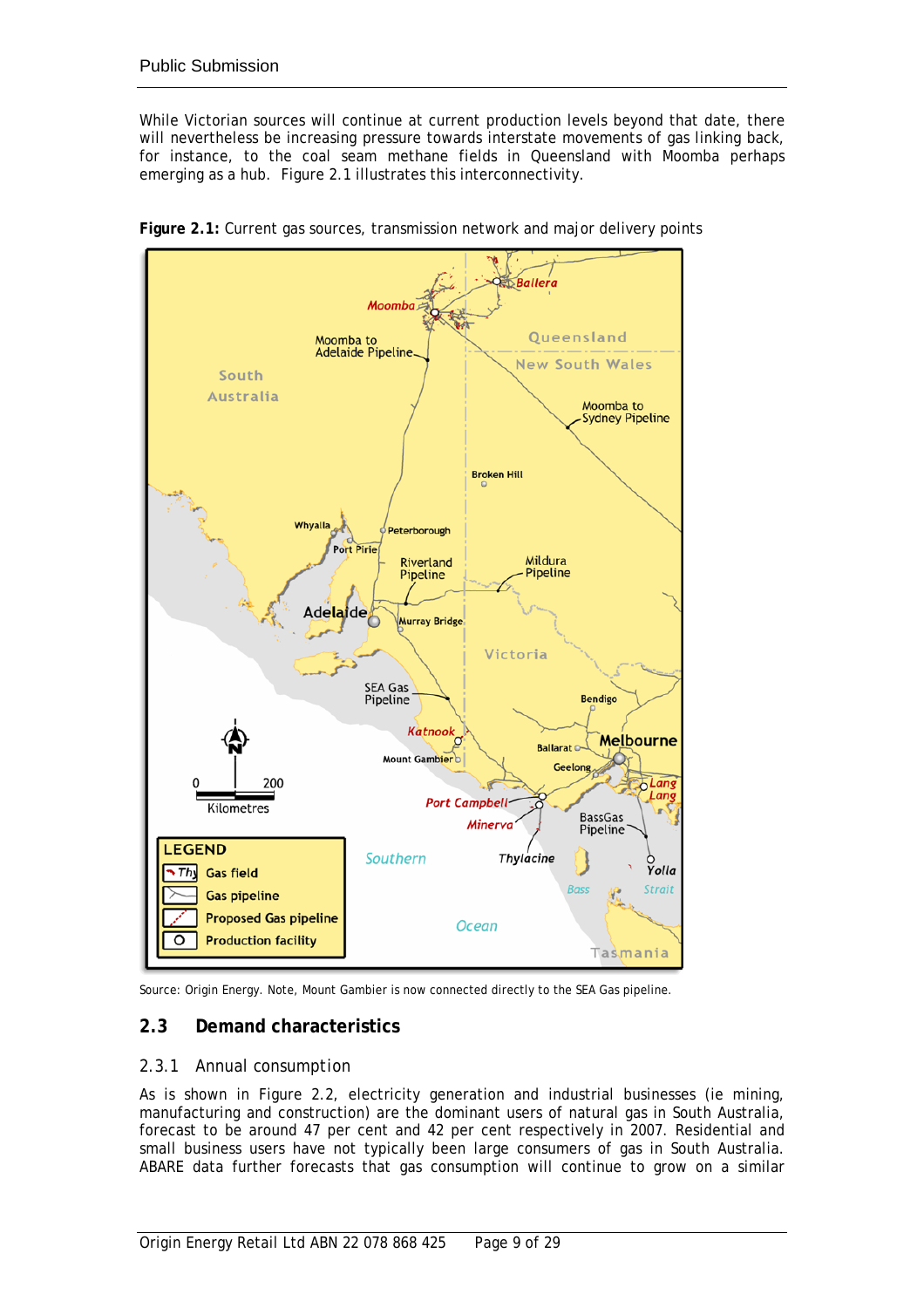<span id="page-12-0"></span>proportional basis for the next 20 years with the greatest increases in gas consumption in the electricity generation sector.



**Figure 2.2:** Forecast composition of South Australian natural gas annual demand, 2007-08

#### *2.3.2 Maximum daily consumption*

In assessing gas costs for standing contract customers, it is important to understand not only their annual gas requirements but the profile of their demand during the year. In particular, both wholesale gas costs and transmission costs contain a significant component that relate to "capacity" requirements – the amount that can be delivered on a peak demand day.

In the gas industry, this peak capacity requirement is generally expressed in terms of maximum daily quantity ("MDQ") and the relationship between this peak day requirement and the average daily requirement ("load factor").

These concepts are particularly important in considering the costs associated with supply to residential and small business customers as these customers generally have a more peaky demand profile but also require "firm supply". For instance, during winter when demand by residential customers on a cold day may be very high, it is generally larger industrial customers who will have their supply constrained if there is a shortage of gas in the market.

### **2.4 The natural gas wholesale market**

In conjunction with the introduction of full retail contestability ("FRC"), a new wholesale market structure was developed to manage the daily supply/demand balancing of gas and the allocation of gas between various gas retailers on the basis of the net system load profile ("NSLP"). This wholesale market is administered by REMCo.

REMCo also operates a commercial Swing Service to ensure physical balancing between the two principal gas pipelines (MAPS and SEAGas). Physical imbalances between parties on the one pipeline (e.g. between users of the Moomba to Adelaide Pipeline ("MAPS") are in turn settled on the basis of private commercial arrangements between the pipeline parties.

Significant costs have been incurred by gas retailers under these arrangements and the wholesale gas market is expected to become even more volatile due to the expansion of gas fired generation. Moreover, Origin, as the largest retailer to small customers and the "host retailer" faces additional risks under the balancing and settlement processes. The new market arrangement has significantly increased the commercial risks facing Origin in particular as Origin is exposed to residual settlement risks as the host gas retailer.

Source: Australian Bureau of Agricultural and Resource Economics (ABARE), Australian Energy: National and State Projections to 2029-30.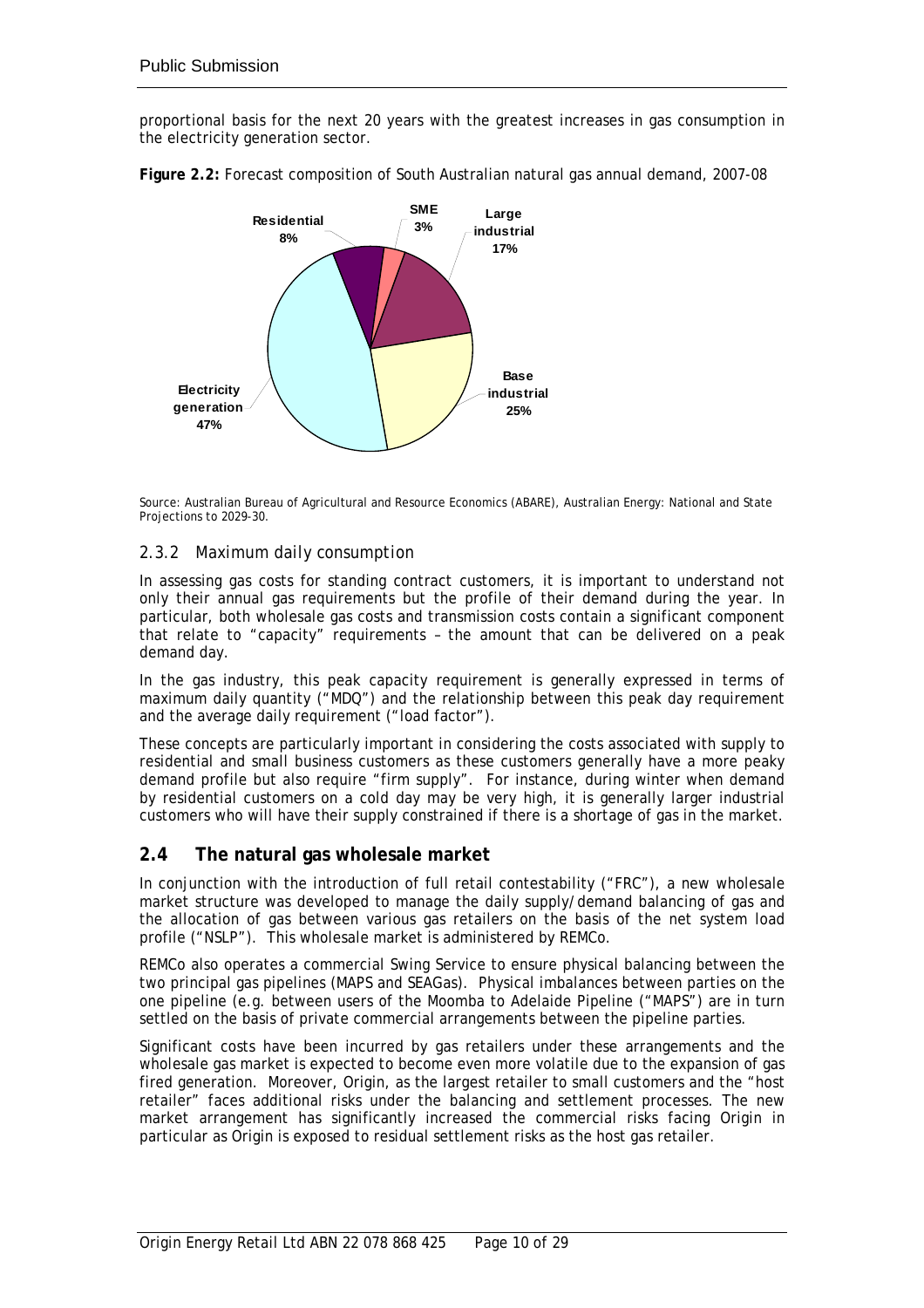## <span id="page-13-0"></span>**3. Sale and supply of gas under standing contracts**

## **3.1 Regulatory framework**

### *3.1.1 Introduction*

Since 28 July 2004, all South Australian natural gas customers have been able to choose their gas retailer. The South Australian Government has provided small customers (defined as having annual consumption of less than 1 TJ) with a safety net of regulated prices. If requested by a small customer, Origin has an obligation to sell and supply gas to any such customer on the regulated price. The number of small customers on the regulated price is falling as customers continue to enter into market contracts with Origin or other gas retailers.

### *3.1.2 Regulation of standing contract prices*

The current standing contract prices are set by ESCOSA via a determination under the *Essential Services Commission Act* 2002 and are designed to apply up to 30 June 2008. From 1 July 2008, new standing contract prices must be set by the Commission.

The Commission has chosen to do this in the previous determination by setting the average retailer revenue by market segment (residential and small business customers) for three years, the minimum period allowed under the current statutory framework. The Commission has allowed Origin to set the individual retailer tariffs for each segment and gas supply region consistent with the average revenue target and specified constraints on rebalancing individual tariffs. The approved standing contract prices are then simply the sum of the approved retailer tariffs and the network charges and other non-controllable costs.

### *3.1.3 What guides the assessment of an 'appropriate price'*

At a high level, there are three points of reference for the Commission: the objects of the (Gas) Act; the objectives set for the Commission under the *Essential Services Commission* Act 2002; and, under the same (ESC) Act, the generic list of factors that the Commission is required to have regard to when making a price determination.

Origin has considered the objectives of these Acts and believes that the objectives, as set out in the Commission's *Final Report on Gas Standing Contract Prices* in 2005, provide a reasonable basis for setting gas prices in the new determination period from 1 July 2008. The focus here is on protecting the long term interests of gas consumers by establishing a price path consistent with the costs of supplying standing contract customers, promoting competition, providing for an appropriate return to the regulated entity and ensuring there are sufficient incentives for investment in consumers' long term requirements.<sup>5</sup>

Once the retailer revenue is determined, the network and other non-controllable costs are treated as a simple pass-through; only the retailer tariffs are subject to the price control formula.

Origin expects this approach to continue in the new determination, and for the new determination to be limited to the minimum period of three years.

## **3.2 Nature of the service and service standards**

Standing contract prices relate to the sale and supply of gas by Origin to small customers under standing contract terms and conditions. The Commission has set these terms and conditions under the Energy Retail Code which also establishes a number of service standards on the relevant retailer.

Meeting these service standards, together with complying with the various rules set out in the Energy Retail Code is a factor that must be recognised in the assessment of retailer

<span id="page-13-1"></span> <sup>5</sup> <sup>5</sup> Op cit., ESCOSA, Final Determination, June 2005, page B-1.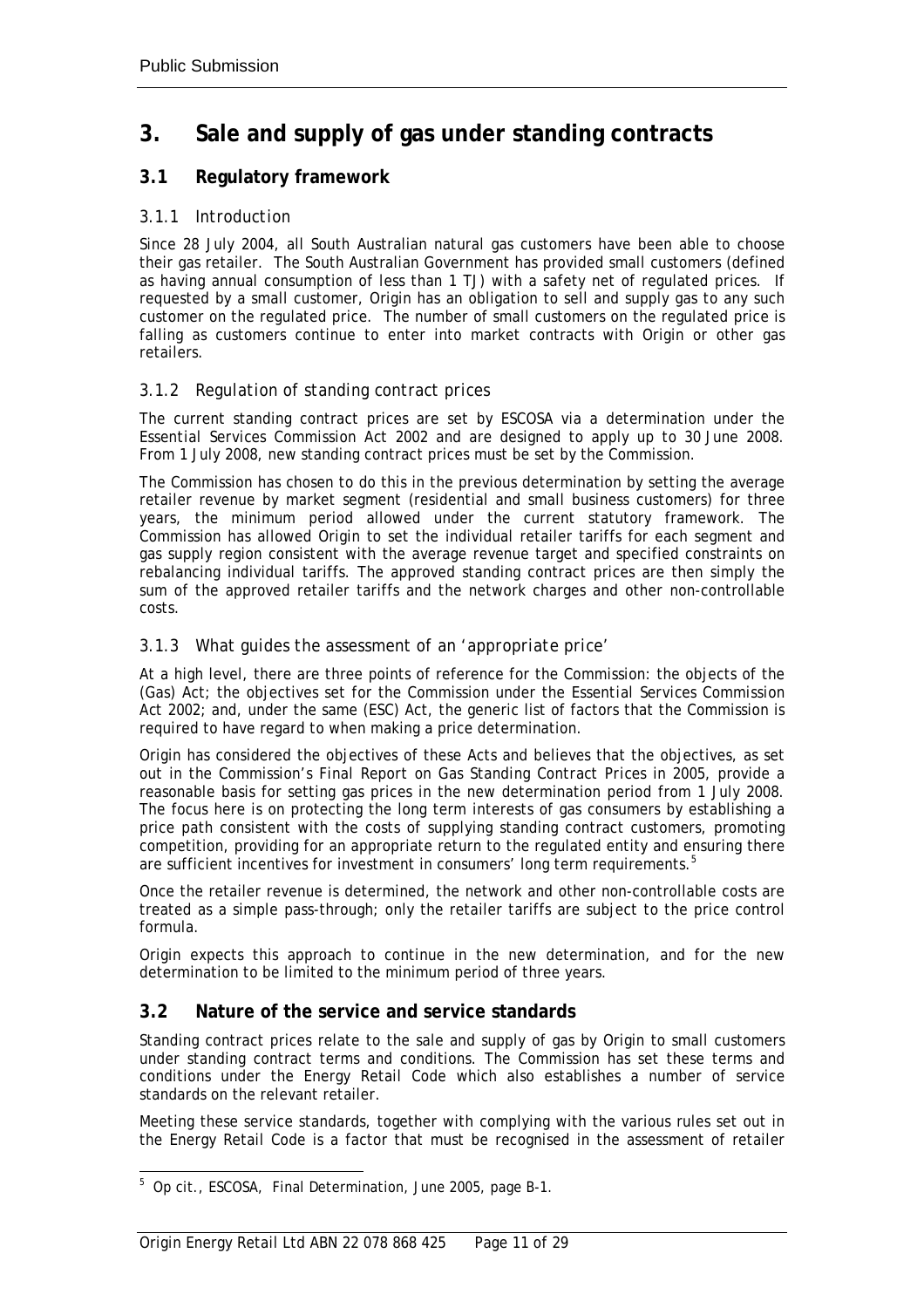<span id="page-14-0"></span>operating costs. Moreover, the jurisdictional nature of these rules means that potential synergies across Origin's total customer base are limited at least until the establishment of national rules under the Australian Energy Market reform process.

The potential cost impact of a change in regulatory requirements is allowed for in Origin's proposal via a regulatory re-set pass through event (see section 5). As noted in section 5, Origin considers that the costs involved in moving to a national regulatory framework, including changes to the distributor-retailer relationship, should qualify for this passthrough test.

## **3.3 Charges not covered by the submission**

In addition to the non-controllable costs identified previously, there are a number of other fees that are not included in the average retailer revenue proposal such as:

- Special meter reading charges;
- disconnection/reconnection charges;
- account establishment fees; and
- dishonoured cheque fees.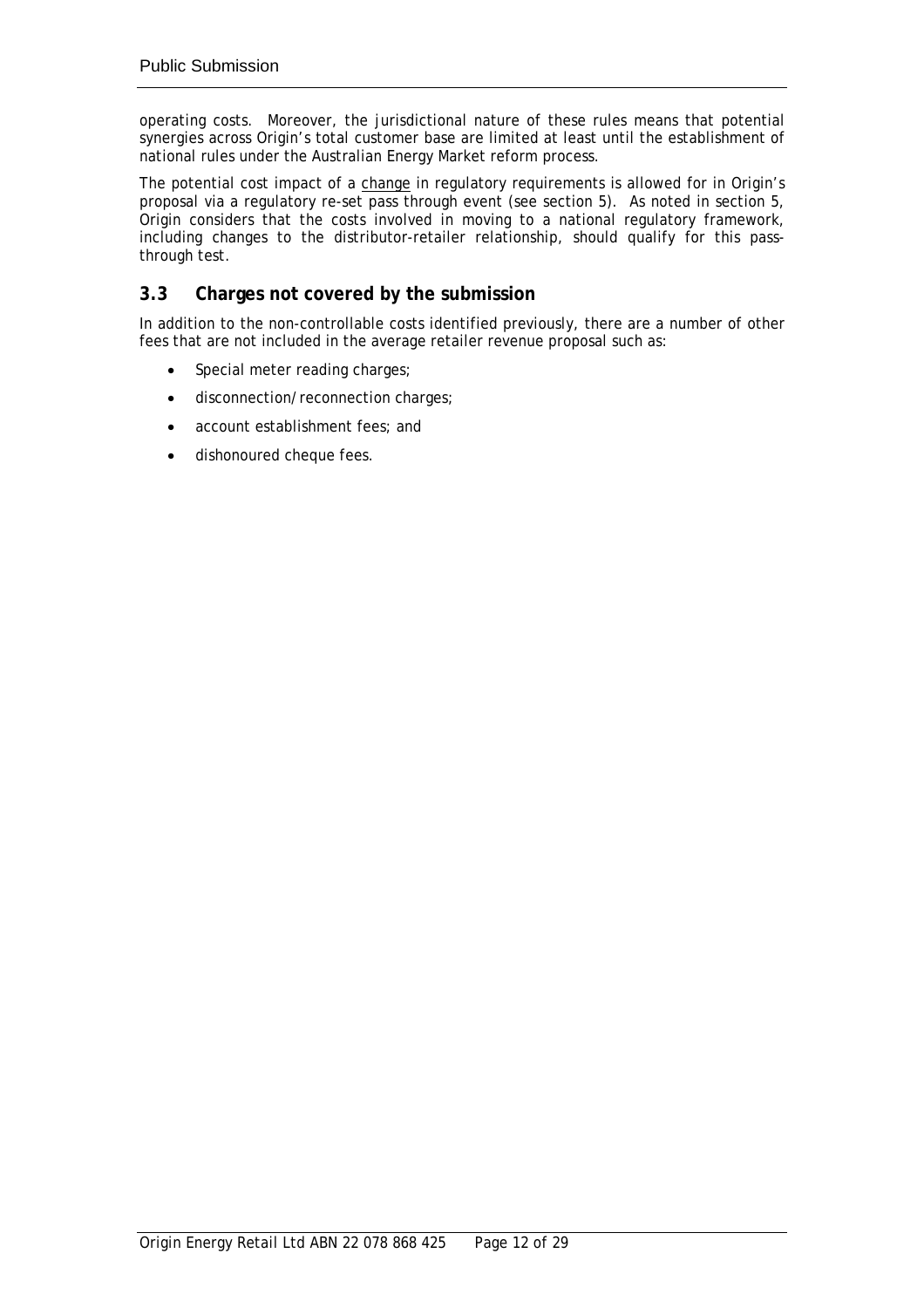## <span id="page-15-0"></span>**4. Demand forecasts**

Origin's costs, and consequently its tariffs, vary between customer segments (residential and SME) and across pricing zones. As a result of this, in order to estimate the average retailer revenue requirement for the period 2008/09 to 20010/11, 10 sets of customer and demand forecasts are required — one for each combination of customer segment and pricing zone.

In preparing the forecasts for small customer gas demand, it is also important to allow for the impact of weather on demand and to capture the dynamic aspects that arise from the high rates of customer movement from standing contracts to market contracts with Origin or other retailers.

To allow for these factors Origin has first analysed consumption patterns at the level of customers' quarterly bills and second, averaged consumption patterns over two years. Analysing consumption at the bill level means that outcomes are not distorted by the rapid movements of customers during the year.

### **4.1 Conceptual approach**

The conceptual approach used to develop the demand forecasts for the price path period is set out below. It involves a number of discrete steps, first to obtain the customer number forecast and second, to obtain the volume forecast by market segment and zone.

#### *4.1.1 Customer Number Forecast: Standing Contract Customers*

The customer number forecast provides an important input into the consumption forecast and is also indicative of the fixed (per customer) costs and revenue. Given the difficulties in accurately forecasting the number of customers remaining on gas standing contracts over a three year period (as illustrated by the forecasting inaccuracy in the current determination) a relatively simple approach was adopted by Origin in our current submission.

The approach consisted of taking a series of "snap shots" of the number of customers remaining on standing contracts, deriving an average movement rate from standing contracts to market contracts and projecting this forward for each forecast year.

The principal output of this analysis was, therefore, a set of forecast customer numbers for December 2007, 2008, 2009, 2010 and 2011 that reflected an average movement of consumers away from the regulated standing contracts (to various market contracts).

### *4.1.2 Consumption Forecast: Standing Contract Customers*

As the retailer average revenue control formula is based on a target expressed as the average \$ per GJ (by market segment), the forecasting of annual consumption and consumption profile (by retail tariff bands) was a central element in the submission process.

Origin's approach reflected the analytical difficulties of analysing consumption trends in a limited market (of standing contract customers) in which there is a high rate of movement across to market contracts.

Rather than considering annual consumption at the customer level, Origin has therefore chosen to forecast demand on the basis of analysis of each quarterly (or monthly) bill where the relevant bills were issued to a customer on a standing contract. For example, if a customer moved to a market contract during the year, only those bills that were issued while the customer was on a standing contract were included in the analysis.

Figure 4.2 illustrates the separate processes of identifying customer numbers and gas consumption. The gas consumption in a given year is represented by the area under the curve and is based on any bill issued in the period to a customer then on a standing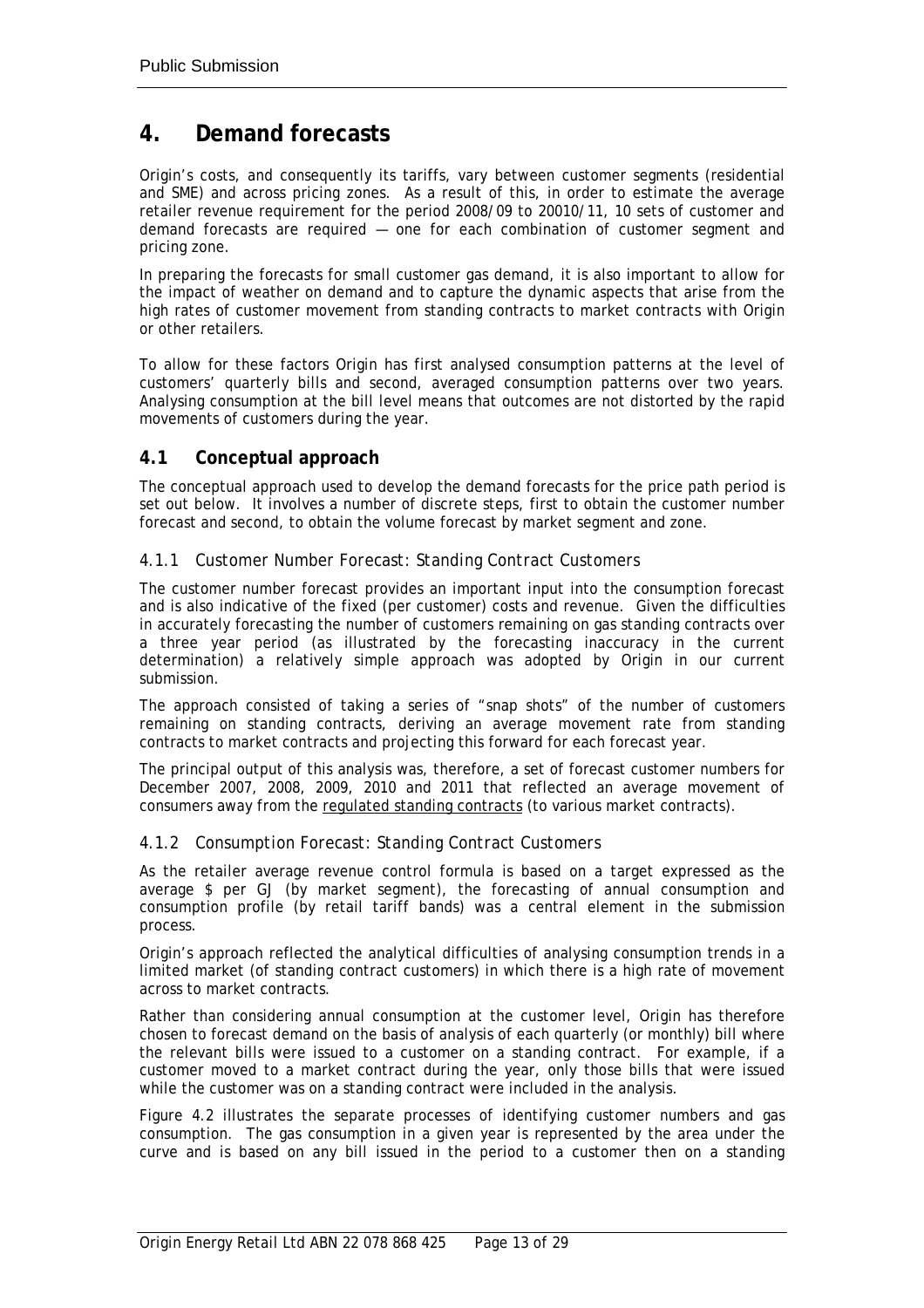contract tariff (that is, even if the customer has subsequently transferred to a market contract).



**Figure 4.2:** Standing Contract Customer Numbers and Consumption, 2006/07 to 2010/11 (**illustrative only**)

Source: Origin Energy

#### *4.1.3 Load factor*

Load factors are used to determine gas demand and therefore gas supply requirements to meet peak day demand and are established separately for the residential and for the small business customer market segments. For the residential customer segment, for instance, the peak daily demand is around three times their average daily demand. For the small business customer segment the peak demand is around twice their average daily demand.

This in turn means that the total costs for gas and for transmission are different for residential and small business customers. However, in Origin's current submission we have used the same load factors as in our previous submission such that there is no change in the cost differential between the two market segments.

### *4.1.4 Movement of Standing Contract Customers to Market Contracts*

When setting the previous determination for 2005/06 to 2007/08, both Origin and the Commission's consultant, NIERA, expected that the rate of movement out of standing contracts to market contracts would decline from an initial high to around 5 per cent or a quarter of the rate seen in the first half year of gas FRC.

However, standing contract customers in South Australia have continued to move to market contracts with Origin and other retailers at much the same rate as seen at market start. As noted above, Origin has therefore based its forecast of standing contract customers for the period up to 2010/11 on a continuation of this rate of movement to market contracts. This forecast assumption is also consistent with the findings of the recent report by NERA to the Commission into the effectiveness of competition in South Australia<sup>6</sup>[.](#page-16-0)

<span id="page-16-0"></span> <sup>6</sup> <sup>6</sup>NERA Economic Consulting: *Review of the Effectiveness of Energy Retail Market Competition in South Australia. Phase 2 Report for ESCOSA,* June 2007, page iii. A copy of the NERA report is available on the ESCOSA web-site<http://www.escosa.sa.gov.au/site/page.cfm?u=4&c=2187>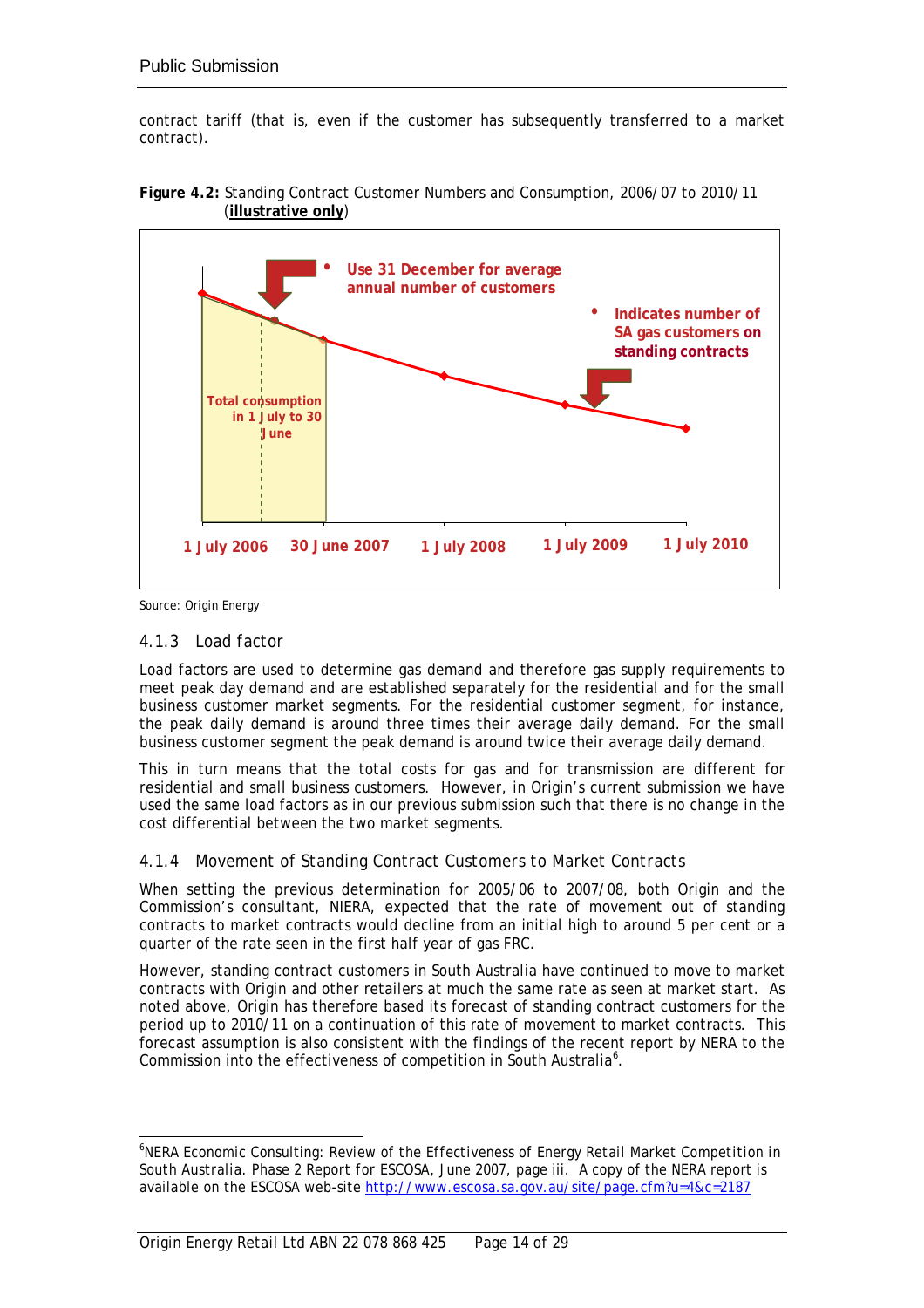## <span id="page-17-0"></span>**4.2 Forecasts**

The resulting demand forecasts for each customer segment and pricing zone for each year, have been provided to the Commission as Confidential Information.

They have been based on the historical trends and forecast assumptions summarised above.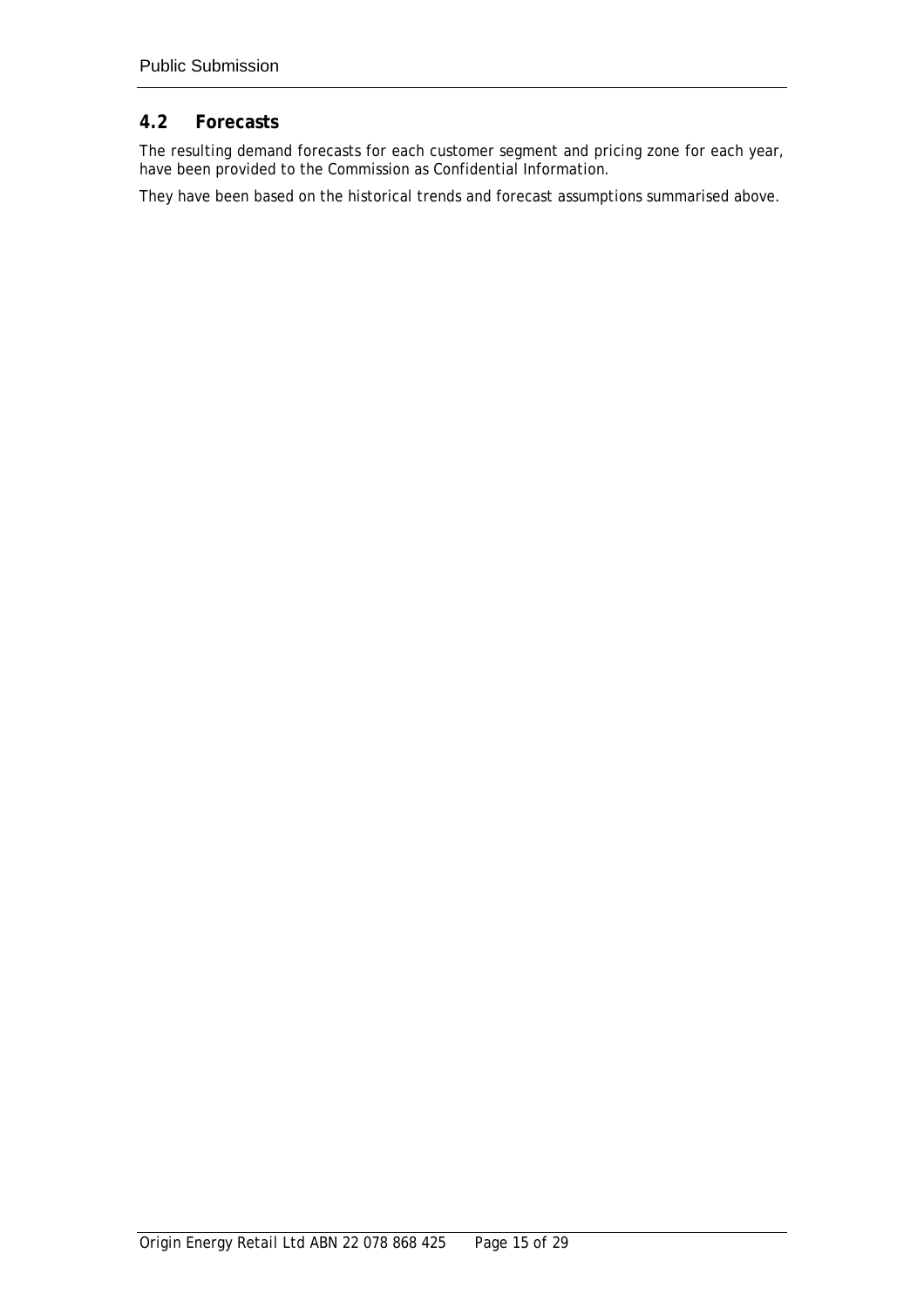## <span id="page-18-0"></span>**5. Form of the price path**

Origin proposes that the form of the price path remain as currently set by the Commission with the exception of a review of the price constraint mechanism.

## **5.1 Scope of control**

Origin proposes that the price control apply only to controllable costs with non-controllable costs treated as a direct pass through into standing contract prices. As with current practice, gas transmission costs are to be classified as controllable costs because they are contracts negotiated by the retailer with the relevant transmission company. In particular, the ACCC has determined to remove coverage of the Moomba to Adelaide transmission pipeline and for the purposes of Origin's submission, all transmission contracts are treated as commercially negotiated, confidential contracts.

In relation to non-controllable costs, Origin would highlight that the administrative arrangements for the price control need to ensure that Origin continues to be able to passthrough Envestra's distribution charges based on actual rather than forecast network tariffs.

In the current submission Origin has also treated REMCo charges as non-controllable costs and therefore they are not included in the average retailer revenue proposal which is based on controllable costs only. This is a variation in the treatment of these charges in the 2005 Final Determination and arises largely because of the ending of the Government's interim subsidy to residential consumers for this charge in 2008/09. The interim subsidy was put in place by the Government to reduce the initial impact of new FRC charges on residential gas consumers.

It is important to note therefore that a further amendment to Origin's current proposal will be required to adjust for the change in the treatment of REMCo charges**.** 

## **5.2 Instrument of control**

Origin has requested that the Commission determine an average retailer revenue price control for residential and, separately, for SME customers. The agreed price control formula will then form the basis of Origin's "retailer tariffs" to apply to residential and SME customers at the regional level – a total of 10 tariff sets. While tariffs will vary between the regions, in aggregate, the revenue from the tariffs will be consistent with the overall average retailer revenue control formula.

The standing contract price for a particular customer segment and pricing zone would then be defined as the sum of the relevant retailer tariff, Envestra's network tariff and miscellaneous non-controllable costs including the non-subsidised component of REMCo charges.

## **5.3 Period of price path**

Under the Act, the minimum period for the price path is three years. Given the pace at which the retail energy market is developing in South Australia and the difficulties of accurately forecasting costs within a three year period, Origin proposed to the Commission that the price path be limited to this minimum period.

Origin will, however, be undertaking discussions with the relevant authorities to consider amendment to this minimum period due to the difficulties and risks for both the retailer and the customers of locking in prices for 3 years in a volatile and unpredictable market. These risks are clearly demonstrated in Origin's current submission which illustrates the large discrepancies between the 2005 forecasts of standing contract customer numbers and supply costs and the actual customer numbers and supply costs for 2007/08.

Such an amendment is also consistent with the progress of FRC in South Australia, the rapidly decreasing reliance of gas consumers on standing contracts and the national energy market reform agenda.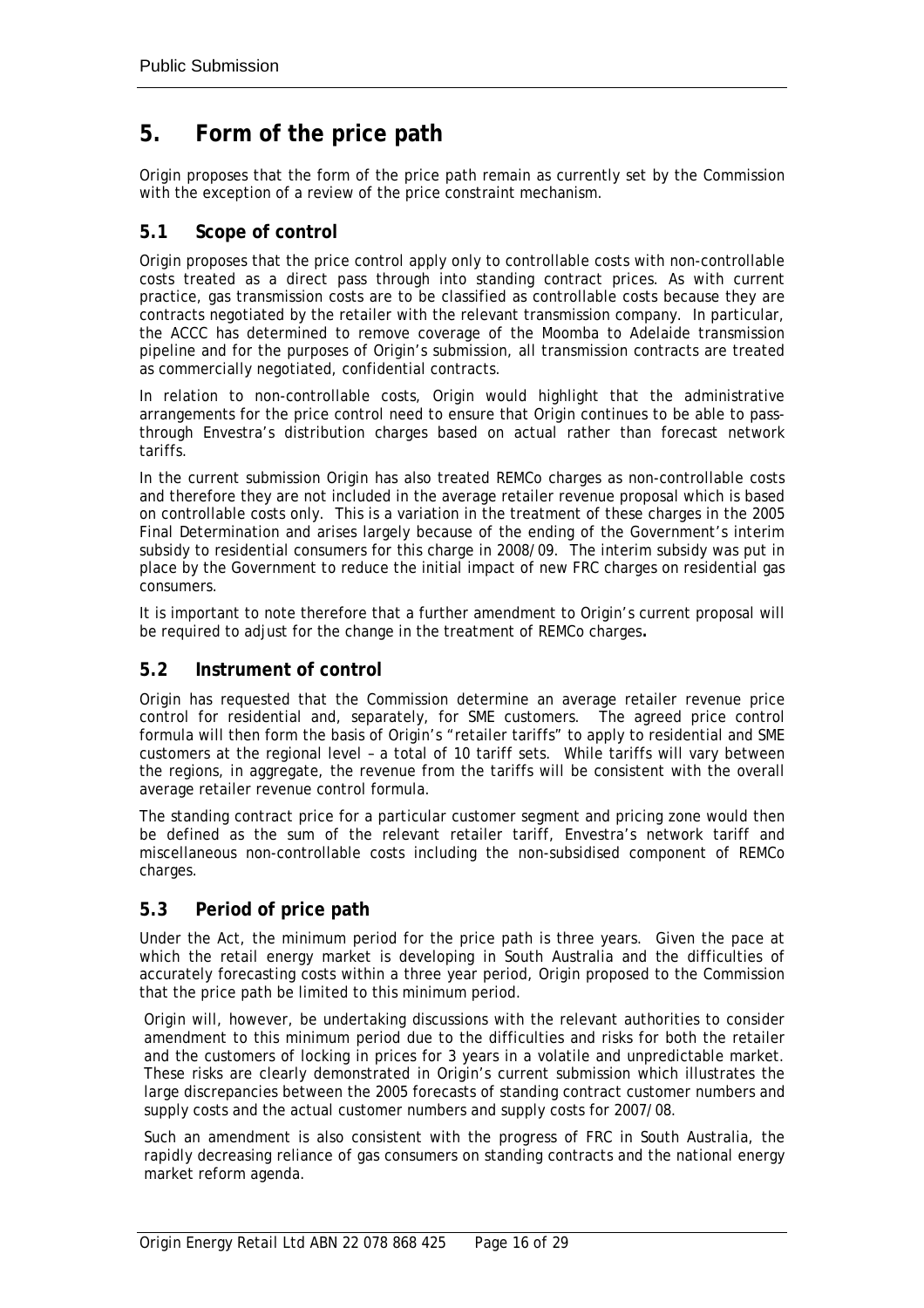### <span id="page-19-0"></span>**5.4 Pass through items**

In the previous Price Determination, the Commission provided for the pass through of the net cost change associated with a number of specified events, in particular:

- change in taxes events;
- regulatory reset events;
- transmission cost events; or
- Ministerial Direction events.

At this stage, Origin proposes these pass through arrangements continue into the new determination period.

### **5.5 Conditions for Re-opening**

Under the Gas Act, the Commission's price path can be reopened in "exceptional circumstances", however, this is a non-trivial exercise and means that a new 3 year determination must be put in place from the time of the new decision.

While Origin has designed its price path proposal to minimise the requirement for reopening, the price path approach in South Australia takes the form of a very specific average revenue allowance (expressed in \$/GJ). This inevitably imposes a significant forecast risk burden on the retailer which to date has not been adequately compensated for in the allowed retail margin. Origin notes that the allowed retail margin was benchmarked against retail margins in other jurisdictions that do not impose such a specific form of price control.

### **5.6 Flexibility for Rebalancing**

For this initial submission on the proposed price path for 2008/09 to 2010/11 Origin is not proposing specific rebalancing constraints at this stage.

The current approach to setting rebalancing constraints (on a CPI  $+$  X% basis for any individual retailer tariff) has enabled restructuring of the retailer tariffs to better reflect cost inputs. At this stage, Origin does not envisage that these rebalancing constraints need to be continued.

However, in the event the Commission chooses to continue with such constraints, Origin has recommend to the Commission an alternative approach which consists of setting the constraint target relative to the average allowed revenue increase rather than to CPI.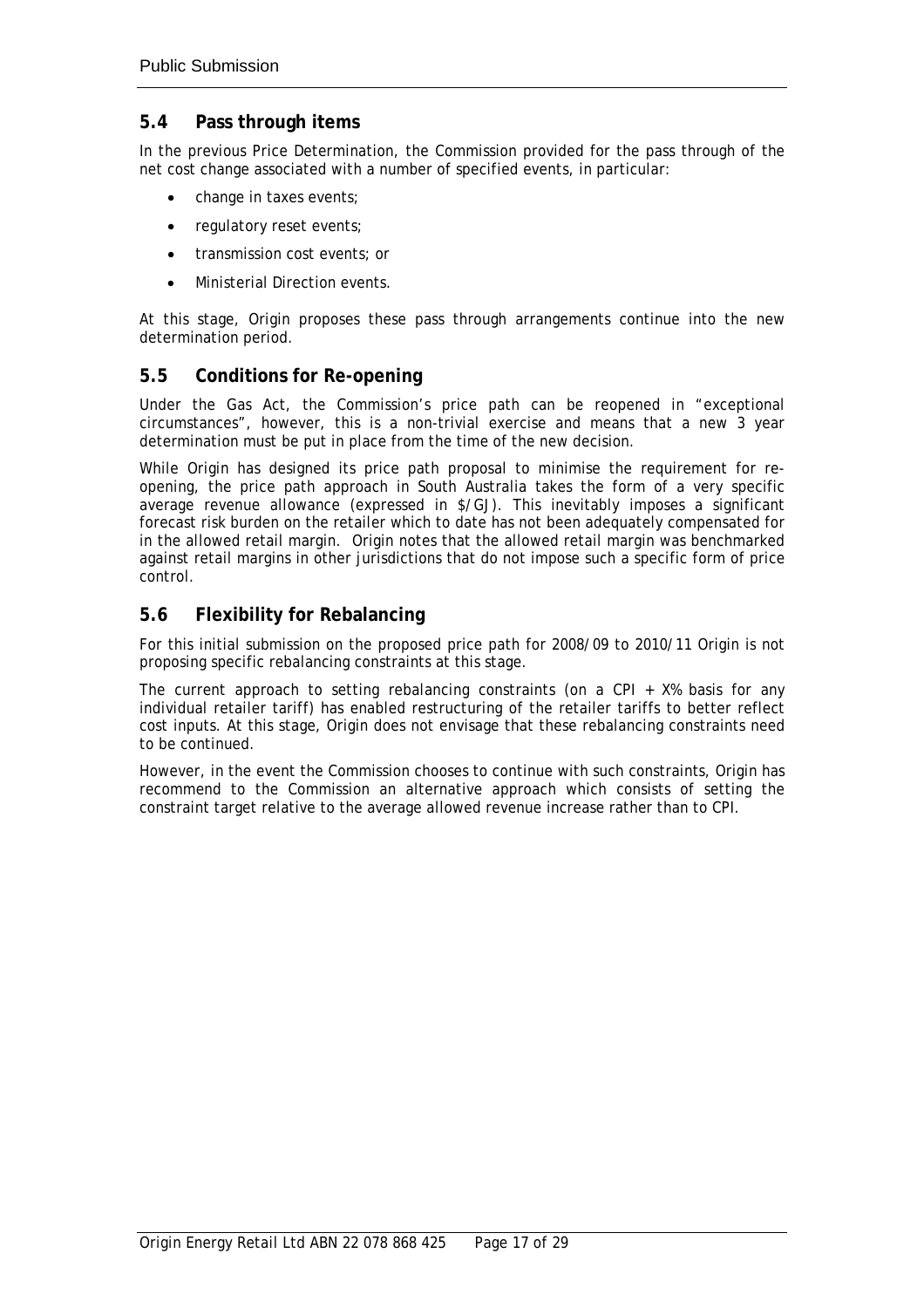## <span id="page-20-0"></span>**6. Controllable costs**

### **6.1 Key assumptions**

In developing the forecasts of controllable costs, Origin's key assumptions include the demand forecasts discussed in section 4 and the CPI forecasts as set out below in Table 6.1.

**Table 6.1:** December CPI assumptions (2008/09 to 2010/11)

|                                                                                                                       | 2008/09 | 2009/10 | 2010/11 |
|-----------------------------------------------------------------------------------------------------------------------|---------|---------|---------|
| All Groups, Weighted average of Eight<br>Capital Cities - change in index from<br>December of previous financial year | 2.4%    | 2.0%    | 2.5%    |

Source: Access Economics, September 2007

As a number of the cost inputs are reliant on actual CPI, Origin will seek to amend the submission to account for actual CPI in 2008/09 prior to the final approval by the Commission of 2008/09 retailer average revenue and the specific retailer tariffs in June 2008.

## **6.2 Gas Supply**

Origin determines its forecast gas supply charges based on the portfolio of supply contracts required to ensure:

- sufficient availability of gas to meet the annual forecast demand of Origin's gas customers; and
- the level of supply security required to meet the peak demand forecast for the residential and SME customers.

As a result, Origin's supply portfolio can be viewed as made up of a variety of physical, financial and swap contracts to supply "base" load and "peak" load demand. In addition, Origin incurs additional risk management costs in meeting other supply requirements such as short term 'swing' gas (gas balancing) requirements.

Base Load Supply contracts are characterised by a flat daily supply of gas with little tolerance between the maximum and minimum daily quantity. Base Load Supply contracts are characterised by a maximum daily volume, a yearly maximum volume and a yearly minimum volume. Generally, more recent gas contracts have less flexibility in these parameters.

Peak Load Supply contracts are required to augment the Base Load contracts on high demand days to allow the gas retailer to maintain supply to mass market customers. Peak Load contracts are generally characterised by a maximum daily volume and a fixed yearly capacity payment. Retailers such as Origin with significant mass market loads are obliged to provide for the capacity to meet this forecast demand, in advance, based on forward projections of an extreme year rather than actual peak demand.

In the South Australian wholesale market, with potentially significant pipeline imbalance and swing penalties, "locking in" capacity to meet peak demand is even more important.

The details of Origin's approach to both annual supply and peak day supplies have been provided to the Commission in the Confidential Submission and are summarised below. Our approach has been developed from, and is consistent with, our obligations to provide for firm supply, to satisfy the wholesale market rules under REMCo and, more generally, with acting as a commercially prudent retailer within sound risk management parameters.

The approach adopted by Origin in the Submission to the Commission is the same as that used in the 2005/06 tariff submission and was the basis for extensive discussion in the Commission's Draft and Final Determinations in 2005.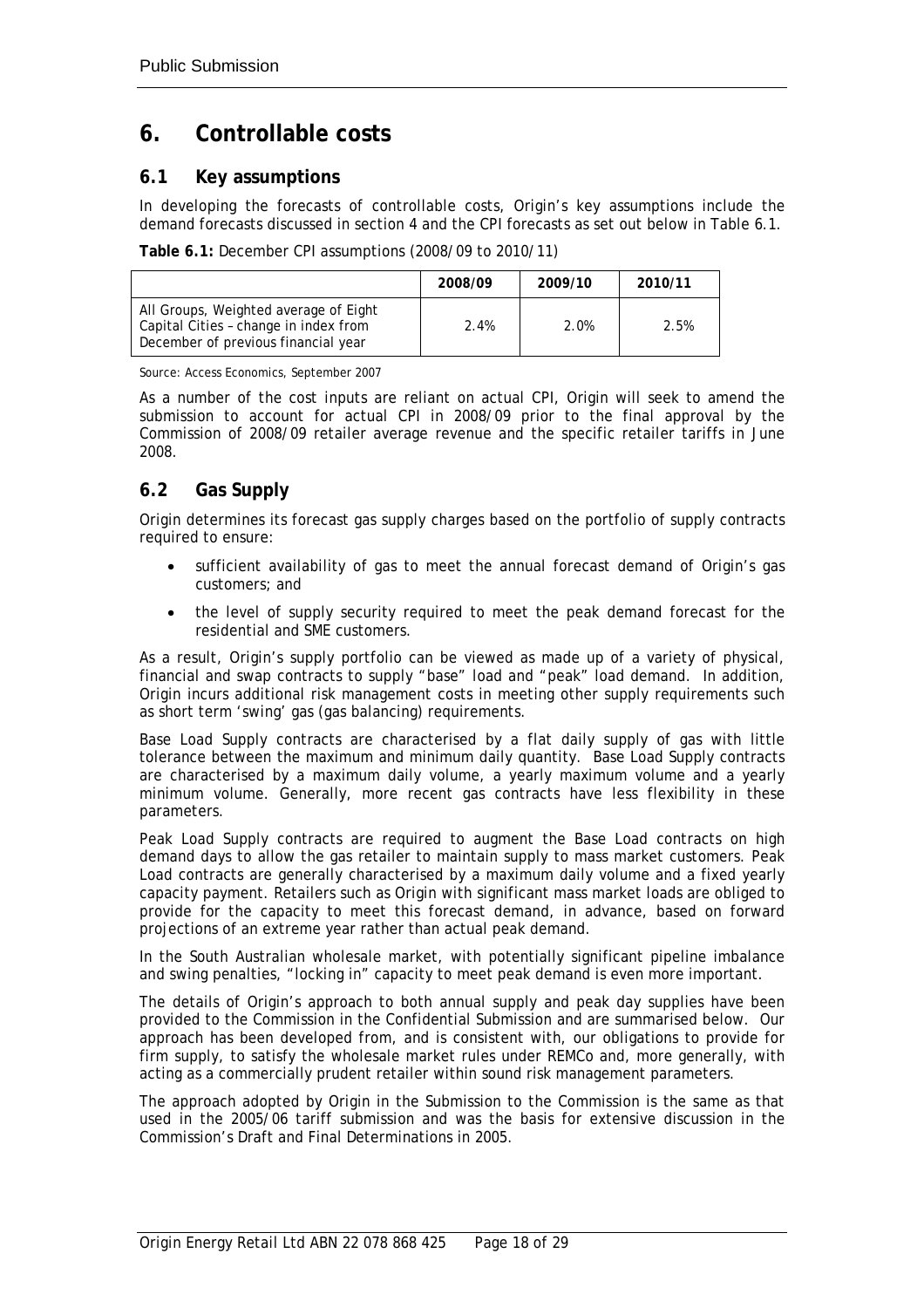### *6.2.1 Summary of forecast gas supply prices*

The total cost of supply for each year is calculated by the addition of the prices associated with wellhead gas, wellhead MDQ and Swing Gas.

Origin forecasts a real increase in the gas supply portfolio costs for residential and SME customers of 4 to 6 per cent per annum over three years. However, these average increases are referenced to the average gas price allowed for under the previous determination for 2007/08, which did not allow for the growing competition for gas, particularly in peak demand periods, and the impact of this on wellhead gas prices.

If the actual gas cost for 2007/08 was the base, rather than the 2005 forecast gas cost, then average real increases in gas costs would still be required, but somewhat less than above.

#### *6.2.2 Wellhead price for annual contract quantity ("ACQ")*

Origin supplies its South Australian customers from a diverse portfolio of supply contracts. This portfolio will, over the course of the determination period, include gas originating from the Cooper/Eromanga Basin and from interstate gas fields, particularly Victoria.

The wellhead price incorporated into Origin's 2005 submission was based on the weighted average costs of the portfolio of base load supply arrangements required by Origin to ensure supply security through the period. This methodology is continued in the current submission by Origin.

The portfolio approach allows mass market customers to benefit from the purchasing and negotiating synergies of Origin's total demand base and mitigates (somewhat) the risks of a changing customer base. This methodology also ensures that all small customers receive the same wellhead price irrespective of their geographic location or whether they are supplied from the Cooper Basin, Victorian or Queensland gas fields.

Since the 2005 submission, competition for gas supplies has increased, an outcome which flows through to real increases in the cost of gas for both new gas contracts and to many existing contracts via price review clauses. To meet demand, Origin has to negotiate new contracts so both these factors have had an influence on the forecast cost of gas.

The combined effect of these factors, plus the lower base for 2007/08 has resulted in proposed real increases in allowed gas costs that are larger in the first year (2008/09) than in subsequent years. This, in turn, is one factor driving the larger increases seen in the proposed average retailer revenue for 2008/09.

### *6.2.3 Peak Day Supply ("Wellhead MDQ")*

The supply of wellhead MDQ required over the determination period is based on the total portfolio of contracts required to ensure an appropriate level of security for non-interruptible customers. As in the ACQ, this approach provides some synergies for small customers and allows regional customers to be treated (in terms of cost of gas) in the same way as urban customers.

The total MDQ commodity cost, calculated on the portfolio basis, is allocated to customer segments based on their contribution to the peak day demand (similar to the contribution to transmission costs – see below), as expressed via the load factor of the segment.

In particular the much higher load factor for the residential market, means that this segment contributes to a higher proportion of Origin's wellhead MDQ requirements than to Origin's ACQ requirements (although it is still in absolute terms a lower amount than other larger customer segments).

The market price of MDQ has increased faster than ACQ over the course of the current price path period reflecting some key changes in the South Australian gas and electricity supply market and competing demands from interstate buyers. In particular, our view on future MDQ prices is based on the following factors:

• reduced flexibility in base gas supply contracts including reduced flexibility in daily deliverability compared to annual deliverability;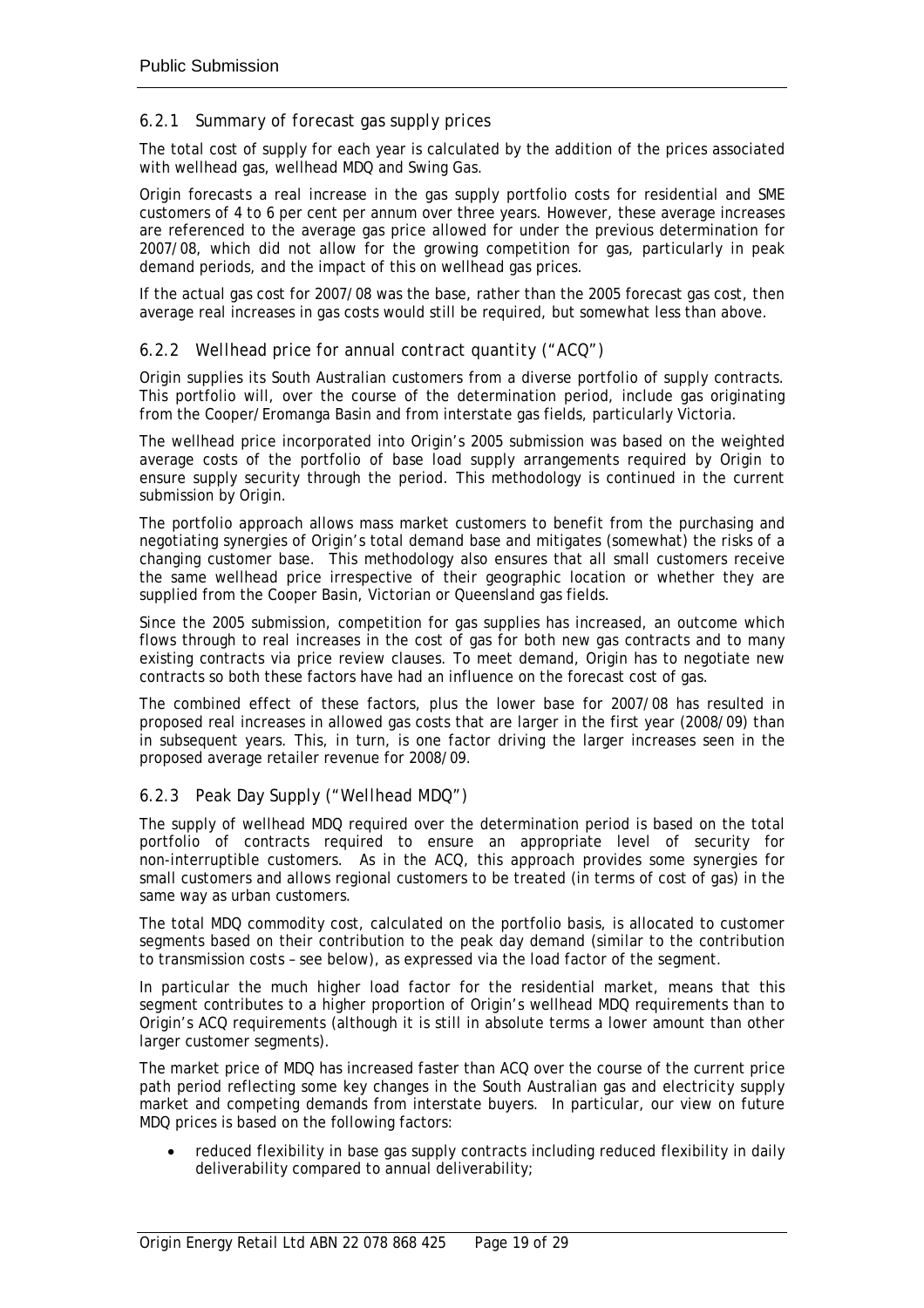- <span id="page-22-0"></span>• uncapped exposure to swing gas (see below), and the general tightening of intra day supply drives both increasing demand for and the price of back-up gas sources for all South Australian gas market participants;
- the increase in gas fired generation units in Queensland, South Australia and Victoria has compounded these trends as generators compete for limited intra day balancing and other short term gas supplies. Similarly, overall gas demand volatility and "peakiness" increases;
- reduced flexibility with respect to contractual linepack rights on the key transmission pipelines; and
- the current drought across the eastern states has led to a dramatic tightening of gas supply through southern and eastern Australia and exacerbated the peak supply issues identified above.

Due to a substantial reduction in rainfall and dam capacities, hydro generation plants such as Snowy Hydro have been unable to generate electricity at non drought operating levels. Gas generation has been required to make up much of this generation shortfall with an increase in gas use nationally in the order of 50 -70 PJ per year. Snowy Dam levels are currently 18 per cent, the lowest October level recorded and are not expected to recover for some years.

As a result of these factors, Origin has submitted substantial real increases in Wellhead MDQ relative to 2007/08.

#### *6.2.4 Swing gas charges*

While Origin's access to multiple supply sources enhances gas supply reliability to all gas consumers, there are specific charges associated with this such as the operational costs of delivering gas on a daily basis via the SEA Gas Pipeline. Beyond that, a significant uncapped exposure to the swing gas market operated by REMCo.

These risks are discussed further in section 6.4, however, it is clear that the introduction of the wholesale market in conjunction with FRC has increased the overall risk profile of gas retailing and the cost of risk mitigations strategies.

This matter of uncapped residual risk in the wholesale market must be part of the consideration of the appropriate retail margin for supplying small customers.

### **6.3 Transmission**

The transmission system in South Australia is made up of two major transmission systems (MAPS and SEA Gas), and a number of laterals that transport gas to regional centres. In addition, a small transmission pipeline currently takes gas from the SEA Gas Pipeline to Mt Gambier, following the depletion of the Katnook gas field.

Origin's analysis of transmission costs separates the costing and cost allocation for the main transmission pipelines of MAPS and SEA Gas on the one hand with the costing and cost allocation of the lateral pipelines that take gas to the four regional centres.

The great majority of the main transmission pipeline and all of the lateral pipeline costs are based on fixed capacity costs, that is, on dollar per gigajoule of MDQ per month (or per year) rather than actual volume flows. This cost structure means that transmission costs are largely allocated on the same basis as the wellhead MDQ, that is, on the basis of the contribution of a market segment to the peak day demand rather than the annual demand.

More particularly, it is essential that Origin purchases enough pipeline capacity for its small customers that sufficient supply is available on peak days. This capacity must, for a prudent retailer, be purchased in advance rather than "on the day", particularly when there is a limited short term market for additional capacity. In effect, Origin is purchasing an option for a capacity right that is independent of year on year actual peak demand.

The approach in the current Submission is therefore the same as proposed by Origin in 2005 and largely accepted by the Commission in their 2005 Final Determination.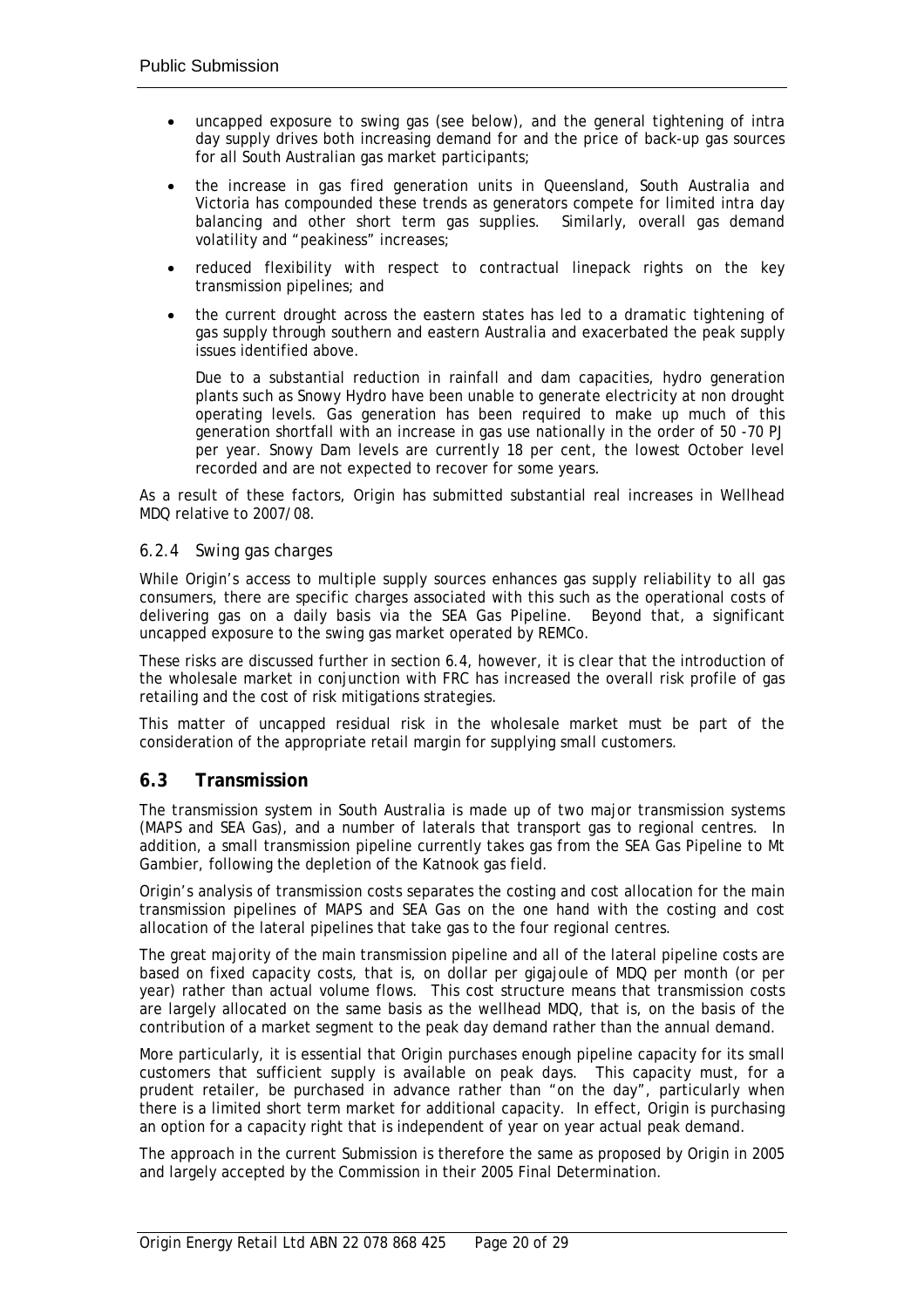<span id="page-23-0"></span>Origin has provided in its Confidential Submission details of its transmission pipeline costs across the price path period, averaged across all regions and market segments for the purposes of determining the average retailer revenue<sup>7</sup>[.](#page-23-1)

These costs remain constant in real terms compared to the actual 2007/08 transmission costs but result in real increases of 1 to 3 per cent per annum for residential and SME customers due to the approved 2007/08 transmission costs being lower than the actual costs.

## **6.4 Retail operating costs**

### *6.4.1 Summary*

The retail operating costs put forward in Origin's submission are exclusive of marketing and acquisition costs (although there are alternative approaches that include recognition of these costs) consistent with the previous 2005 Determination.

Origin's proposal for retail operating costs is for the Commission to use the current benchmark costs, excluding the FRC allowance, and to continue to adjust this forward using a CPI + X% approach to account for increasing labour costs and the significant impact of customer churn.

In the 2005 Determination, the Commission allowed CPI + 2% as the cost path for retail operating costs (on a per customer basis). Origin proposes in the current submission that the base cost from 2007/08 should be adjusted using an annual adjustment of CPI + 4%. Such an adjustment is necessary to account for the impact of much higher rates of customer movement than were forecast when the CPI + 2% cost path was allowed.

Origin also proposes that the Commission continue with its previous approach of separately assessing general retail operating costs and those retail FRC costs that were recognised as efficient and prudent in the 2005 Determination. This will allow transparency and surety in the recovery of these FRC costs, particularly the FRC capital costs, consistent with the commitments made to Origin at the commencement of FRC.

Origin has included in its Confidential Submission an assessment of retail FRC costs, consistent with the approved costs allowed by the Commission in their Price Determination in 2005 but also accommodating what has actually occurred and adjusting for the underrecovery of FRC capital investment costs to date due to customer churn. Origin seeks full recovery of these approved capital costs, but has smoothed the impact over the next three years based on updated customer losses and forecasts.

### *6.4.2 Guidance from the Commission's electricity inquiry*

In its recent Draft Inquiry Report and Price Determination for the Retail Electricity Price Path, the Commission has predominantly relied on benchmarks in the setting of retail operating cost with validation by referencing AGL SA's actual costs.

It concluded that an operating cost of \$96 per customer was appropriate for the start of the price path – this figure being equivalent to the retail operating cost that the Commission allocated for 2007/08 in their previous electricity price determination in 2005.

Origin notes that the Commission has, inter alia, quoted the Queensland Competition Authority ("QCA") in examining retail cost benchmarks in other jurisdictions. Origin considers this may be misleading as the QCA process for determining 2007/08 costs was much truncated and, in any case, was focussed on examining changes in costs rather than the absolute value of the costs. Consequently, Origin strongly cautions the Commission in using the QCA figure as a benchmark for any analysis that purports to represent a build up of actual retail operating costs.

For forecast changes to retail operating costs, Origin notes that in its previous Determination, the Commission recognised the impact of customer losses on the retail

<span id="page-23-1"></span><sup>-&</sup>lt;br>7  $<sup>7</sup>$  Specific retailer tariffs will reflect in part, the additional costs of the lateral transmission</sup> pipelines.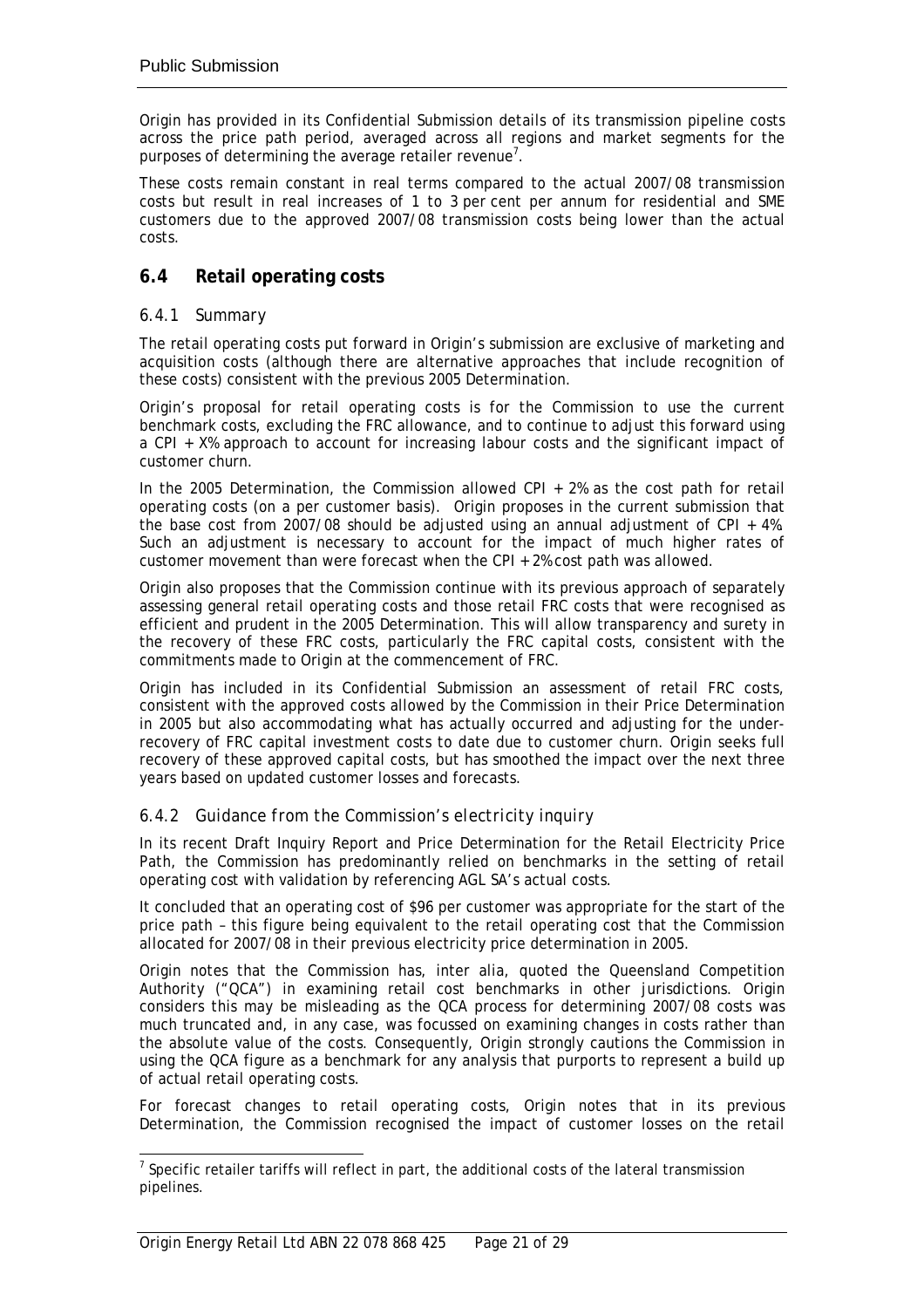operating costs of the incumbent retailer, based on the fact that the incumbent retailer has invested in systems and processes to support a certain customer base pre-FRC. As such, many of the incumbent retailer's costs are fixed and invariant to customer numbers. As customer numbers decline following the introduction of FRC, fixed costs per customer will inevitably increase. The Commission made allowance that AGL SA's retail operating cost would increase in real terms by 2 per cent each year as small customers move to other retailers. A similar allowance was made for Origin.

However, in this 2007 electricity retail price Draft Determination, the Commission has argued that the per customer cost provided for in 2007/08 year is sufficient to account for loss of scale or alternatively, customer acquisition costs in the forecast. The Commission then proposes an annual reduction in retail operating costs based on purported efficiency gains by AGL SA.

Origin disputes this approach noting that AGL SA and Origin are the sole electricity and gas incumbent retailers in South Australia and where there is a single incumbent retailer, a significant net loss of customers is the almost inevitable outcome. Origin firmly believes that the cost of loss of scale, or in the alternative, customer replacement costs needs to be adequately recognised.

### *6.4.3 Gas and electricity retail operating costs*

Origin's view is that customer operating costs do not differ significantly between gas and electricity mass market customers providing they each have sufficient scale economies.

Generally, gas customer bases are smaller than electricity, in South Australia for instance, the residential gas customer base in total is less than 40 per cent of the electricity base. In addition, the regulatory, operational and market requirements for gas remain distinct in many areas from electricity markets, thus limiting the synergies in retail operating costs for dual fuel retailers.

The jurisdictional variations in gas markets (versus the national electricity market under NEMMCo) also limit efficiency gains for a national gas retailer and push up the cost of gas retailing at the jurisdictional level.

Origin would therefore propose that cost to serve gas mass market customers should be essentially on a par with the electricity retail operating cost allowed by the Commission for 20088 , inclusive of FRC operating costs - *but excluding FRC capital costs*. Origin's proposed pric[e p](#page-24-0)ath accomplishes this purpose.

### *6.4.4 Origin's approach*

Origin is generally supportive of the approach used by the Commission in the setting of the retail gas price path from 2005/06 to 2007/08.

Origin has supplied details of its operating costs to the South Australian price regulator on previous occasions, however, we are comfortable with the continued use of appropriate cost benchmarks with some comparison to actual reported costs to assure validity is maintained – noting however, the difficulty in isolating costs associated only with the standing contract customers as required in South Australia price determination process.

However, we would strongly argue that there are no grounds for a reduction of this over the three years. Rather, Origin has adopted the Commission's previous methodology, albeit with recognition of the impact of greater than forecast customer movements which impact on both fixed cost allocation and also operational costs.

In summary:

<span id="page-24-0"></span> <sup>8</sup> <sup>8</sup> The electricity draft determination does not make a specific allowance for FRC costs. However, due to the operation of a national electricity market, the incremental capital cost of FRC in the South Australian electricity market was very small on a per customer basis. No such synergies were available to the host gas retailer in South Australia, a large factor in making a separate determination for FRC costs.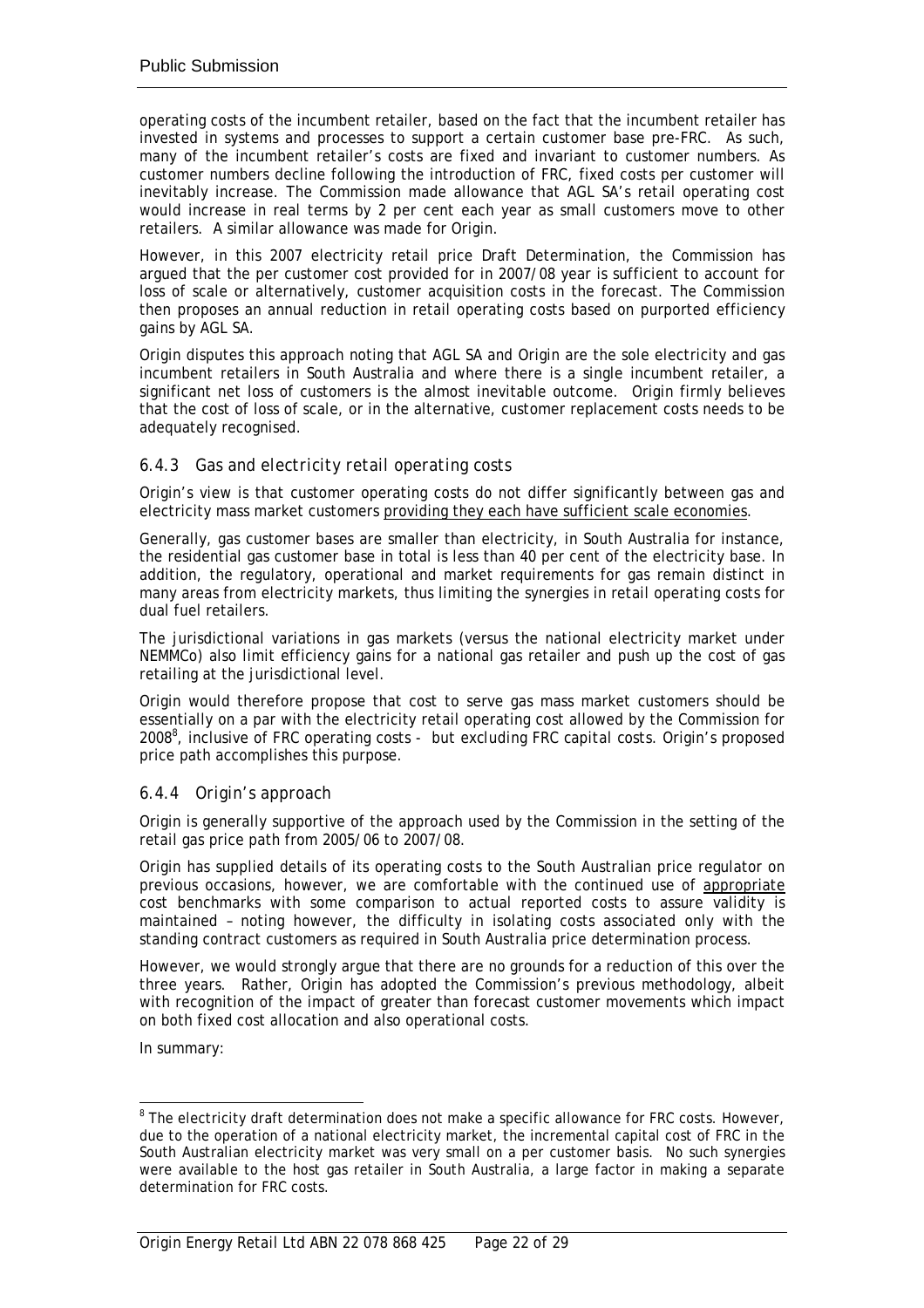- retail operating costs have a large fixed cost component and therefore, there are significant economies of scale. Scale issues are even more important as the customer base changes over the period;
- labour costs have direct and indirect impacts on retail operating costs (including fixed costs) and labour costs are increasing at rates above CPI;
- high rates of customer movement from standing contracts to market contracts impose greater operating costs on the host retailer than previously expected;
- the introduction of FRC has had a significant direct impact on retail operating costs including increased costs from greater regulatory and compliance obligations, data management issues, call centre demand, credit management, information and audit requirements etc; and
- trading and wholesale market management functions are considerably more complex requiring more staff, systems investment and management input.

Therefore, efficiency gains in some areas are more than off-set by additional costs in others, particularly in the short to medium term with high churn rates.

As the incumbent gas retailer, Origin has proposed to the Commission that they take account of all these factors and, in particular, the issues of loss of economies of scale for the host retailer. Origin's retail operating cost proposal takes these impacts into account and has been based on a retail operating cost increase of CPI + 4% per year. The impact of this relative to the previous determination is somewhat mitigated by the changes in consumption profile such that the average retail operating cost expressed in terms of \$ per gigajoule is relatively static at least in the transition year to 2008/09.

However, Origin has suggested that, in the alternate, the Commission consider the approach adopted in some other jurisdictions of providing an allowance for customer acquisition activity so that scale can, notionally, be maintained through the period.

We do note here, however, that properly applied, the impact of the "customer acquisition" approach on allowed retailer operating costs given the smaller size and dynamics of the South Australian gas market would be much greater than Origin's recommended approach of CPI + 4%.

Origin has submitted Confidential Information to the Commission on both these options for assessing retail operating costs over the 3-year period.

#### *6.4.5 Full Retail Contestability ("'FRC")*

Origin received a commitment at the commencement of FRC, that the prudent and efficient costs of implementing FRC systems and processes for South Australian consumers would be fully recoverable. The allowed costs must be clearly associated with the incumbent retailer implementing and operating the capability to allow retail FRC; they were not costs associated with marketing, branding and the like.

These costs were independently reviewed and largely accepted as appropriate and recoverable over a period of five years (from 2004/05 to 2008/09) as a "per customer" annual fixed charge. However, the extent of customer movement means that the approved amounts have not been recovered as expected up to 2007/08 and the original assumptions were far too conservative.

Although the FRC cost allowance was to be continued until 2008/09, Origin believes that adjustments must be made to allow recovery of at least the relevant capital costs and if imposed on the 2008/09 retailer revenue requirement would lead to significant "price" shock. To this effect, Origin has proposed to the Commission that the FRC cost recovery be extended for the next three years to achieve Origin's full FRC cost recovery of the initial capital investment costs on a net present value basis.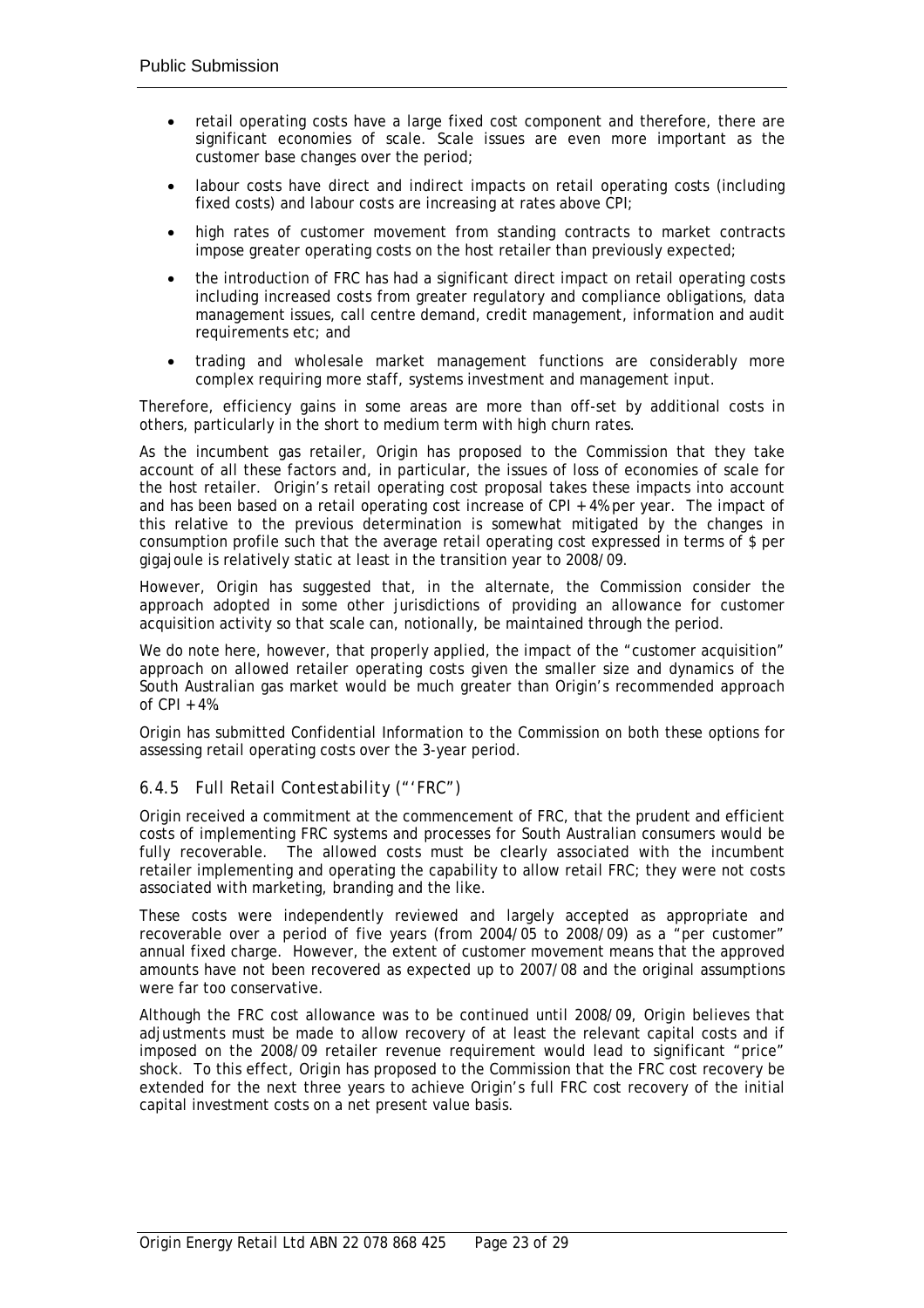## <span id="page-26-0"></span>**6.5 Retail margin**

### *6.5.1 Guidance from the Commission's Electricity Inquiry*

In its Draft Inquiry and Price Determination Report into the Retail Electricity Price Path, the Commission continued its approach of:

- using a combination of benchmarks and conducting a detailed return on investment style of analysis to estimate a range for the net margin; and
- expressing the retail margin as a percentage of controllable costs.

The Commission settled on a benchmark of 10 per cent of controllable costs for AGL SA. With non-controllable costs averaging 50 per cent of total costs across AGL SA's small customer base, this expression of the retail margin is consistent in terms of its financial quantum to the 5 per cent sale revenue margin comparable with some other jurisdictions.

#### *6.5.2 Origin's approach*

The Commission needs to set an appropriate retail margin taking into account that:

- all business risks are being suitably covered;
- satisfactory returns are provided to shareholders; and
- any forecast error resulting in reduced retail margins.

Origin has proposed that in recognition of the particular circumstances of the gas industry in South Australia, the relevant retail margin should be 13 per cent on controllable costs rather than the 10 per cent allowed to AGL SA and to Origin in the previous 2005 Determination.

There are a number of reasons for this proposal for a 13 per cent margin that are set out in the Confidential Submission including the significant risk of forecast error, particularly during a period of rapid change in both the retail and wholesale gas market. Our concern here is exacerbated by the experiences of the current Determination which has understated both costs (particularly in 2007/08) and overestimated standing contract customer numbers.

Although the above factors are important, the main reason for proposing a 13 per cent margin on retailer operating costs arises from the unique requirements for prepayment of network charges that are imposed on Origin and other gas retailers by the network operator, Envestra. This prepayment requirement leads to a working capital cost for the retailer that is significantly greater (relative to revenue) than in jurisdictions such as Victoria where payment to the network is made in arrears.

In the previous Determination, the Commission rejected our request for a higher margin that allowed some partial recovery of this additional working capital cost. The Commission's rejection was explained at the time on the basis that changes in the 2006 network Access Arrangement would correct this anomaly. In fact, the anomaly remains in the current Access Arrangement. Origin (and other gas retailers) continue to incur this working capital cost but have, to date, had no recognition of this in the retail margin.

In this context, Origin also notes that the regulatory risks of setting a retail margin are asymmetrical - while lower margins will have a direct impact on market competitiveness, if the approved margins are above commercial requirements they will have little impact with competition removing the opportunity for any additional returns.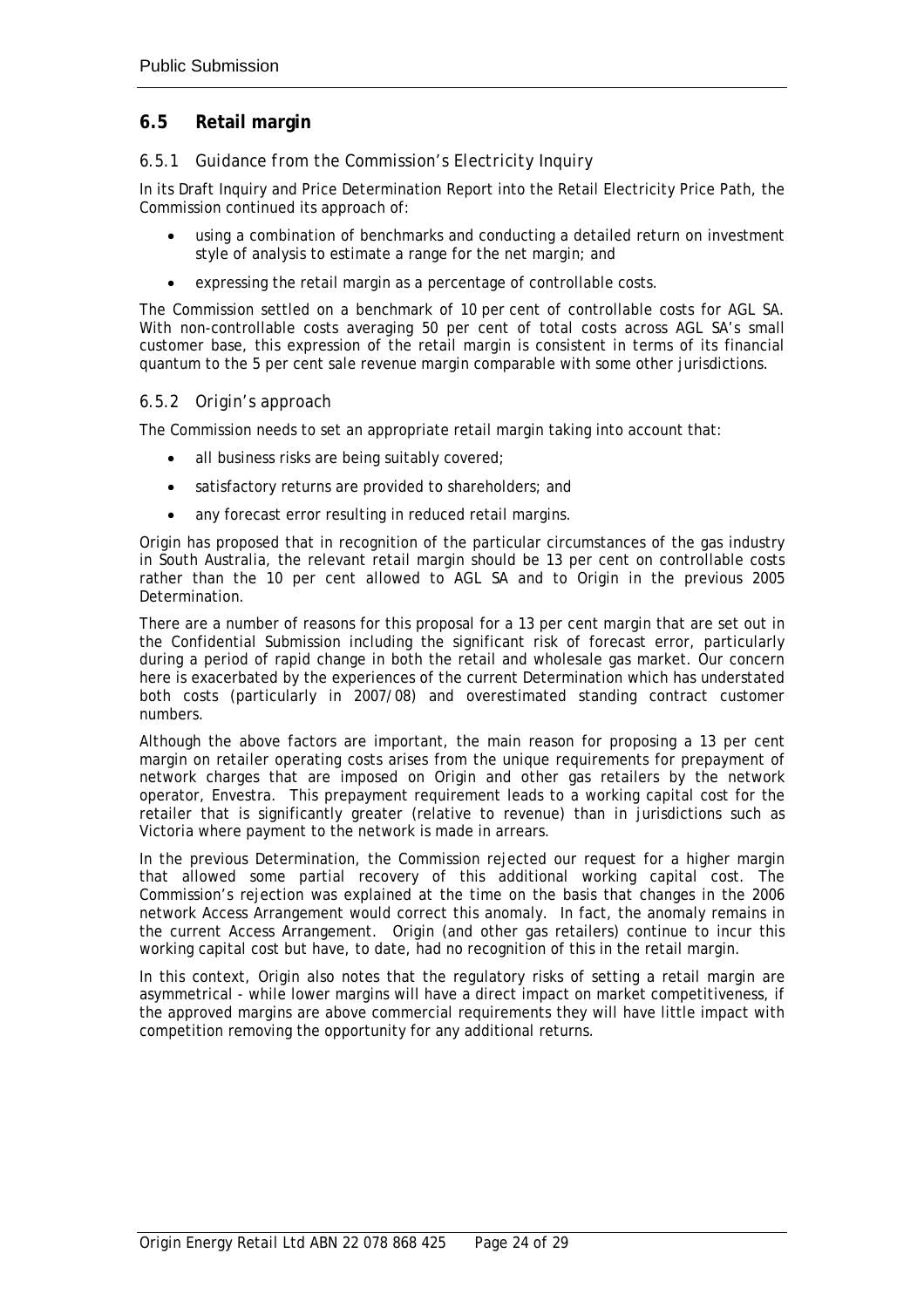## <span id="page-27-0"></span>**7. Non-controllable costs**

## **7.1 Distribution**

Under its Access Arrangement, Envestra charges Origin for provision of reference services to small customers. These charges relate to:

- domestic haulage reference services (relevant to Origin's residential customers);
- commercial haulage reference services (relevant to Origin's small business customers); and
- ancillary reference services (inlet disconnection, reconnection and special meter reading services).

Envestra's 2007/08 charges for these services are set out in Table 7.1. For the purposes of modelling the impact of Origin's current proposal on customers' standing contract prices Envestra's service charges are assumed to increase according to the 2006 Access Arrangement price path, that is, around CPI + 0.2% and that no network tariff restructuring occurs within this average price path.

| Reference service                                    | Charge, GST exclusive |
|------------------------------------------------------|-----------------------|
| Domestic haulage reference service - daily charges   |                       |
| Base charge (\$/day)                                 | 0.240                 |
| First 49.3 MJ (cents/MJ)                             | 1.015                 |
| Additional MJ (cents/MJ)                             | 0.482                 |
| Commercial haulage reference service - daily charges |                       |
| Base charge (\$/day)                                 | 0.490                 |
| First 9,86.3 MJ (cents/MJ)                           | 0.755                 |
| Next $4,274$ MJ (cents/MJ)                           | 0.432                 |
| Next 11,178 MJ (cents/MJ)                            | 0.188                 |
| Additional MJ (cents/MJ)                             | 0.079                 |
| Inlet disconnection service (\$)                     | 56                    |
| Inlet reconnection service (\$)                      | 56                    |
| Special meter reading service (\$)                   | 8.20                  |

| Table 7.1: Envestra reference service tariffs, 2007/08 |  |
|--------------------------------------------------------|--|
|--------------------------------------------------------|--|

Source: Envestra SA Tariff Schedule, 1 July 2007.

Envestra has recently applied for an increase in the base charge to reflect the increases in their licence fees. This charge is not included in the above table nor in Origin's assessment of the impacts on standing contract prices. However, Origin intends to address the issue separately with the Commission.

There are a number of other network related charges and costs (in addition to the working capital imposition discussed in section 6) such as charges for vacant premises that will need to be captured in the Determination of the retailer tariffs and standing contract prices. Origin will also separately address these matters with the Commission

## **7.2 Market charges**

Under the established South Australian gas market rules, the not-for-profit market administrator REMCo levies a charge on its members to cover its operations. This charge is struck on a per customer basis, and is subject to a cap established via a price determination by the Commission.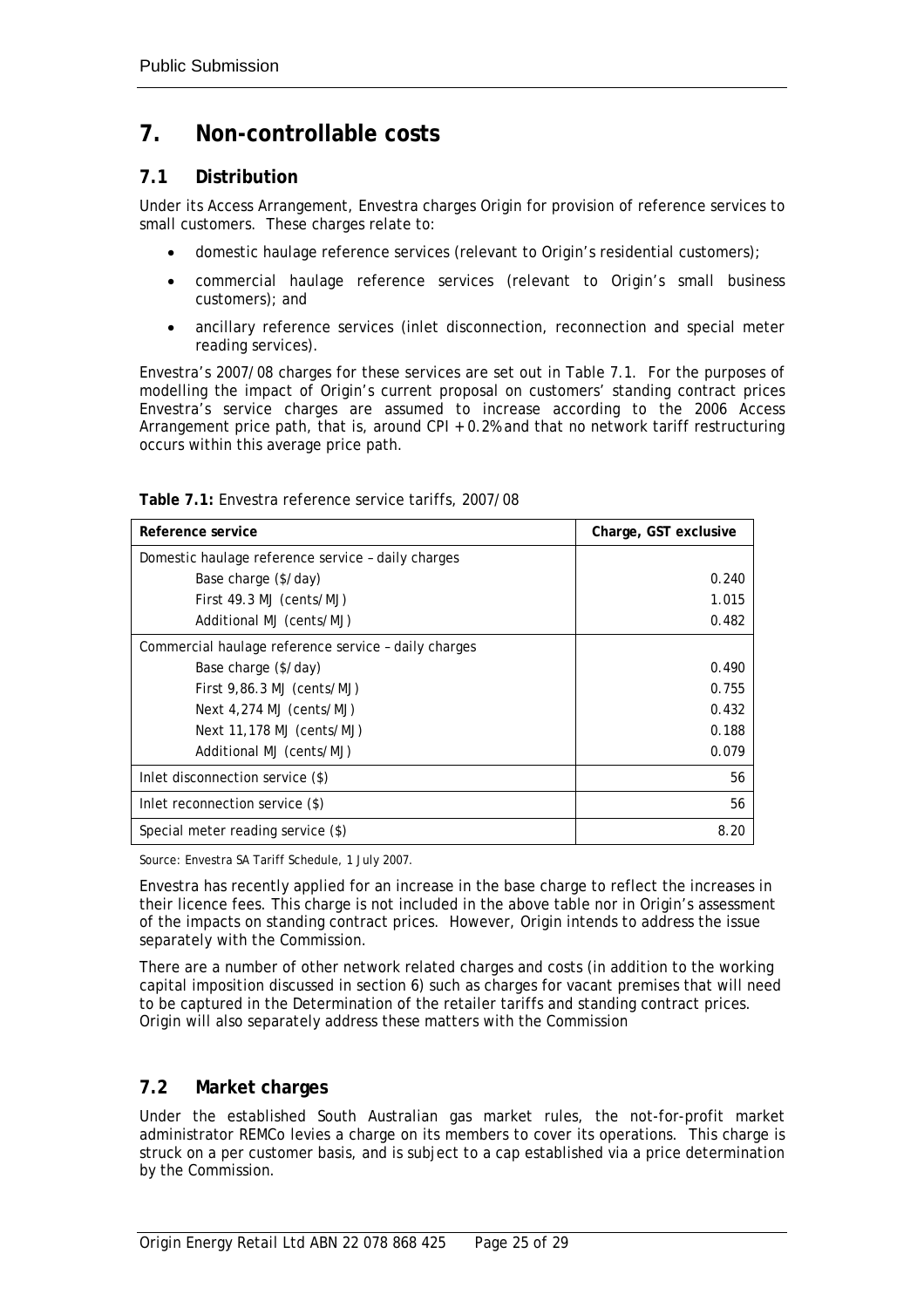As part of the introduction of FRC, the Government agreed to subsidise the market charge for residential customers for a period of five years with the subsidy diminishing year by year and ending in 2008/09.

Given the complexity of the process, and the uncertainty regarding any future subsidies, Origin has proposed to the Commission to treat these charges as non-controllable costs and directly pass through to small customers the actual REMCo market charge net of the Government subsidy for 2008/09 and for future years if relevant.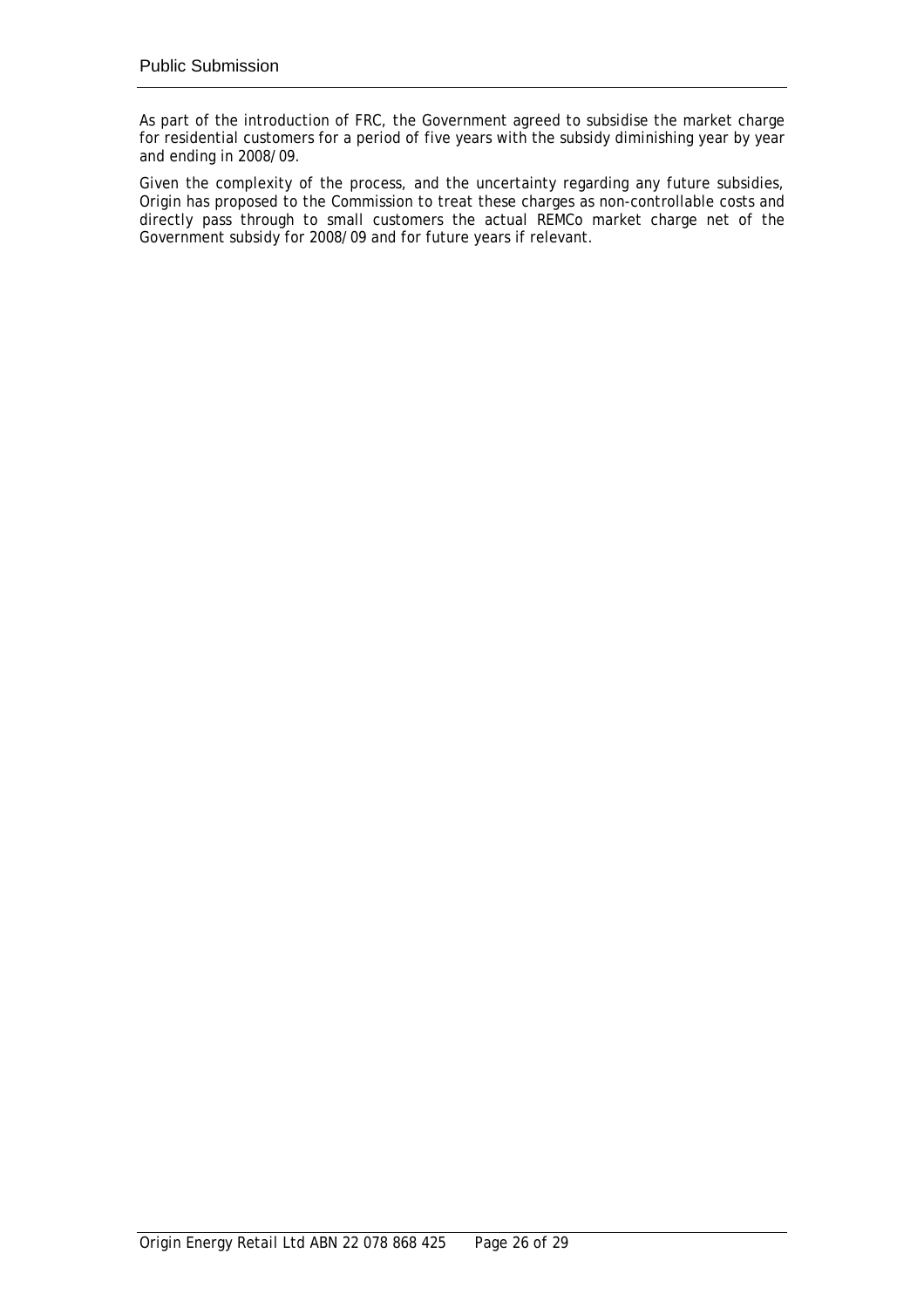## <span id="page-29-0"></span>**8. Revenue requirement**

Based on the controllable and non-controllable costs discussed in sections 6 and 7, the resulting revenue requirements for small customers (both residential and small business customers with annual consumption of less than 1 terajoule) are as set out in Tables 8.1 and 8.2.

|                     | 2008/09 | 2009/10                                               | 2010/11 |  |
|---------------------|---------|-------------------------------------------------------|---------|--|
|                     |         | December 2008 dollars per GJ,<br><b>GST</b> exclusive |         |  |
| Total retailer cost | 11.85   | 12.04                                                 | 12.30   |  |
| Percentage change   | 9.3%    | $1.6\%$                                               | 2.2%    |  |

**Table 8.1:** Revenue requirement (ex-GST) – residential customers, 2008/09 to 2010/11

|                     | 2008/09                                               | 2009/10 | 2010/11 |
|---------------------|-------------------------------------------------------|---------|---------|
|                     | December 2008 dollars per GJ,<br><b>GST</b> exclusive |         |         |
| Total retailer cost | 6.89                                                  | 6.94    | 7.05    |
| Percentage change   | 14.9%                                                 | 0.7%    | 1.6%    |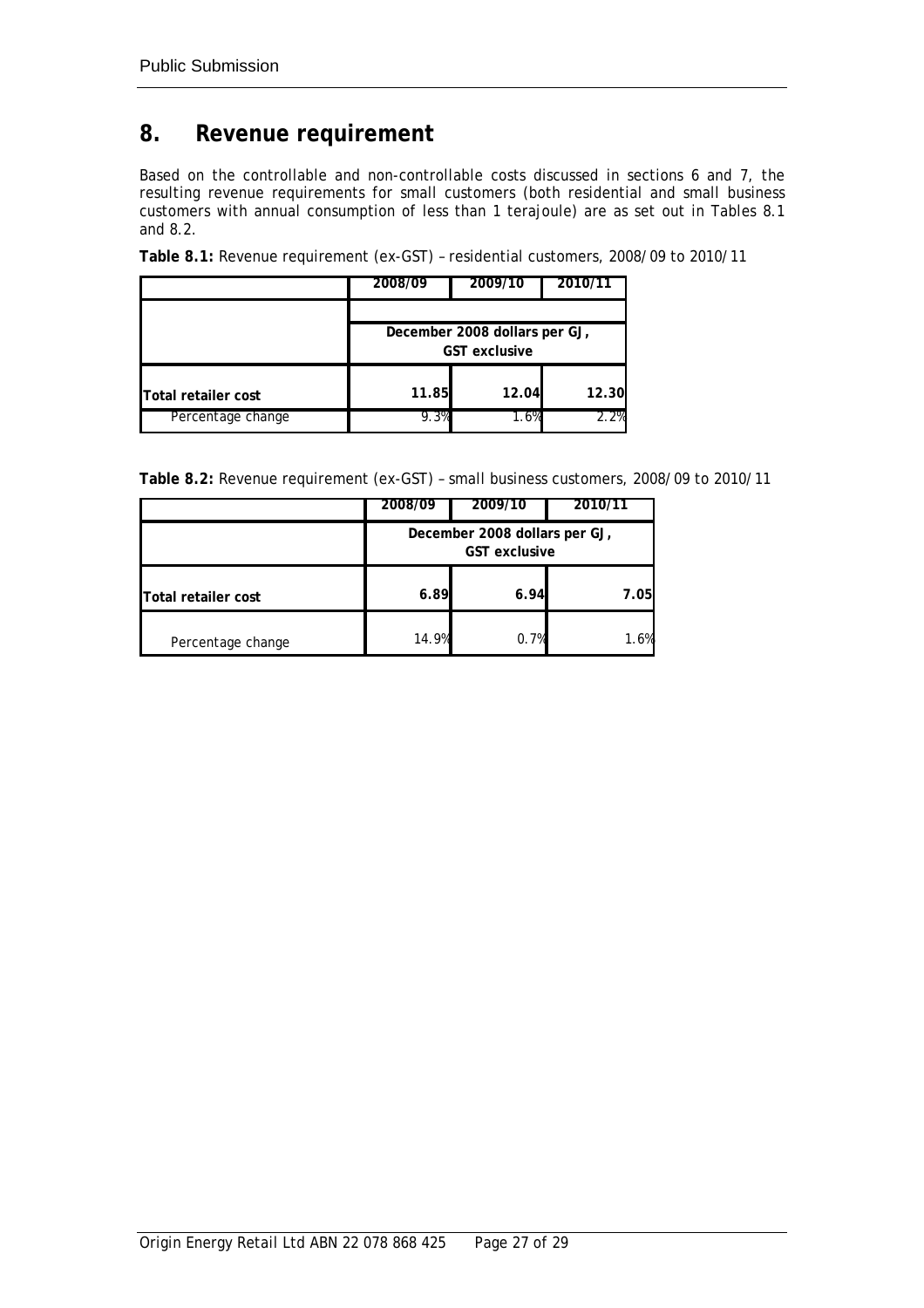## <span id="page-30-0"></span>**9. Tariff strategy**

### **9.1 History of tariff restructuring for gas sale and supply to small customers**

In considering the history of price changes, it is important to understand that Origin has five pricing zones<sup>9</sup> and charges different prices to residential and small business (less than 1 TJ) customers i[n](#page-30-1) each of those zones. As highlighted in section 6 (on controllable costs), geographic and customer type distinctions are important in determining the retailer tariffs in each region because of underlying differences in the associated costs of supply.

Over the last three years, Origin has used the price control mechanism to adjust retailer tariffs to more cost reflective levels. However, we have retained an implicit cross-subsidy between various regional areas because of our "portfolio" approach to assessing gas costs and major pipeline transmission costs. Thus, regional retailer tariff differences reflect the impact of specific lateral transmission pipeline costs rather than differences in the sources of gas supply.

Under the current Determination retailer prices have increased at only CPI + 2.5% in the residential segment and CPI in the SME segment, notwithstanding all the many changes in the gas retail and wholesale markets.

While this has provided some stability and allowed tariff rebalancing, the price path constraints have meant that by 2007/08 retailer revenue was less than required to achieve the allowed 10 percent margin on retail revenue.

As a result, to move towards efficient cost-reflective prices requires a higher than average adjustment in prices going into 2008/09. However, Origin has not sought to recover within the current Submission to ESCOSA, the losses incurred by cost changes and customer movement over the last few years, with the exception of FRC capital costs.

## **9.2 Tariff principles**

Within the constraint of the average retailer revenue controls, Origin has moved progressively towards establishing cost reflective standing contract prices across South Australian residential and small business gas customers.

Nevertheless, over the last 3 years Origin has not sort full cost-recovery at the level of each gas supply region as this may have significant impacts on consumers in a number of specific gas supply specific regions outside Adelaide.

Origin proposes to continue this approach of balancing cost-reflective principles in setting the retailer tariffs with consideration given to the customer impacts in specific areas, and will therefore progressively unwind cross-subsides through the next determination period rather than in 2008/09.

Other important pricing principles that will be incorporated into the final retailer tariffs once the average retailer revenue is determined include the recovery of fixed costs through fixed revenue charges, wherever this can be done without significant impacts on customers.

As part of this process, and when retailer tariffs are submitted for approval to the Commission in June 2008, Origin will be clearly setting out the impact of any retail tariff rebalancing on individual customer bills to the Commission.

However, it should be noted that much of the structure of standing contract prices which customers see (and which includes network charges etc) reflects the structure of the network charges as these account for some 50 per cent of total costs in the standing contract. The structure of these network charges is separately agreed between the Commission and Envestra in accordance with the approved network Access Arrangement.

<span id="page-30-1"></span> <sup>9</sup>  $9$  The pricing zones are: Adelaide and Peterborough; Mt Gambier; Port Pirie; Riverland and Murray Bridge; and Whyalla.